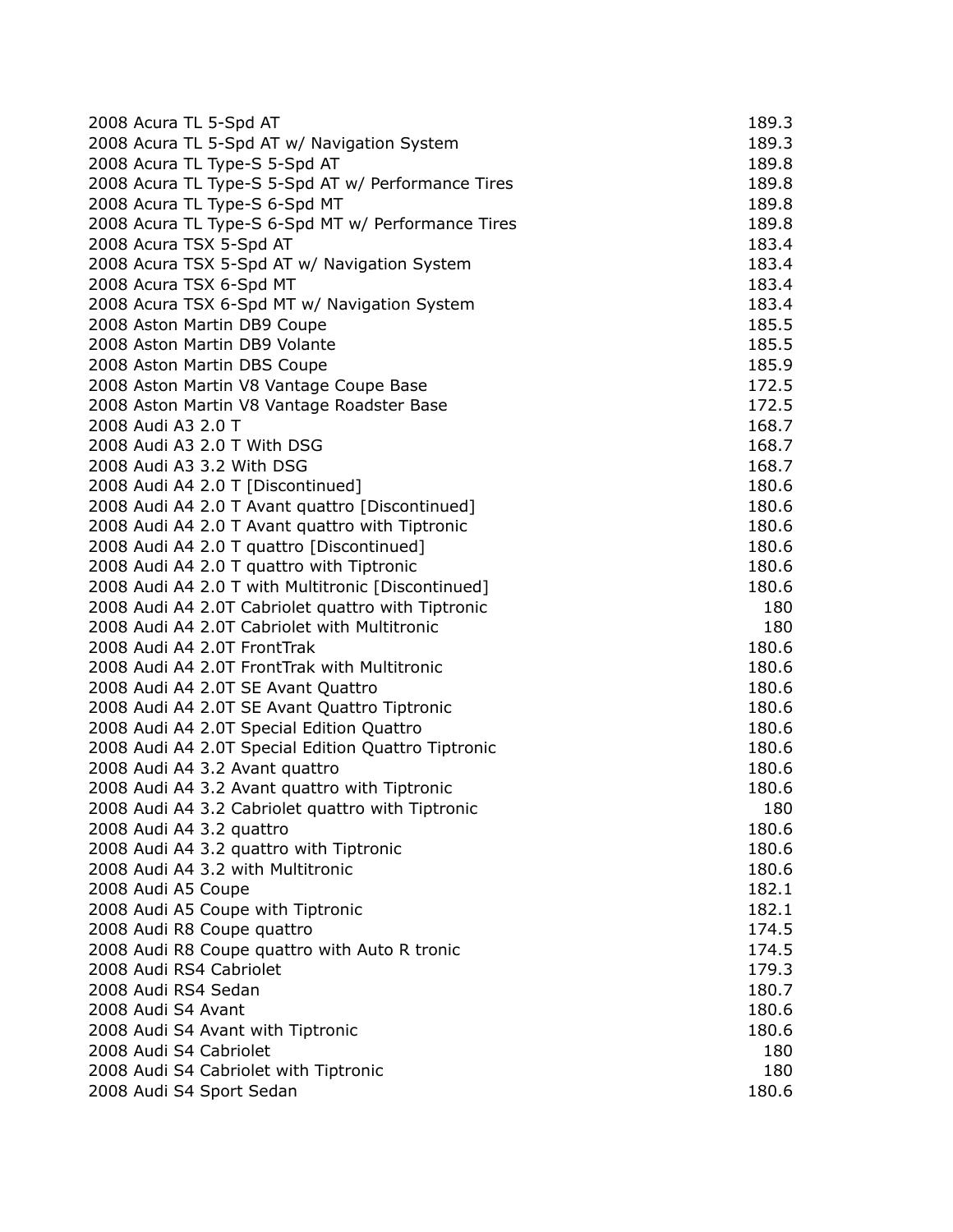| 2008 Audi S4 Sport Sedan with Tiptronic         | 180.6 |
|-------------------------------------------------|-------|
| 2008 Audi S5 Quattro                            | 182.5 |
| 2008 Audi TT 2.0 T Roadster with S tronic       | 164.5 |
| 2008 Audi TT 2.0 T With S tronic                | 164.5 |
| 2008 Audi TT 3.2 quattro                        | 164.5 |
| 2008 Audi TT 3.2 quattro with S tronic          | 164.5 |
| 2008 Audi TT 3.2 Roadster quattro               | 164.5 |
| 2008 Audi TT 3.2 Roadster quattro with S tronic | 164.5 |
| 2008 Bentley Continental GT Coupe               | 189.1 |
| 2008 Bentley Continental GT Speed               | 189.1 |
| 2008 Bentley Continental GTC Convertible        | 189.1 |
| 2008 BMW 1 Series 128i Convertible              | 172.2 |
| 2008 BMW 1 Series 128i Coupe                    | 172.2 |
| 2008 BMW 1 Series 135i Convertible              | 172.2 |
| 2008 BMW 1 Series 135i Coupe                    | 172.2 |
| 2008 BMW 3 Series Convertible 328i              | 180.6 |
| 2008 BMW 3 Series Convertible 335i              | 180.6 |
| 2008 BMW 3 Series Coupe 328i                    | 181.1 |
| 2008 BMW 3 Series Coupe 328xi                   | 181.1 |
| 2008 BMW 3 Series Coupe 335i                    | 181.1 |
| 2008 BMW 3 Series Coupe 335xi                   | 181.1 |
| 2008 BMW 3 Series Sedan 328i                    | 178.2 |
| 2008 BMW 3 Series Sedan 328xi                   | 178.2 |
| 2008 BMW 3 Series Sedan 335i                    | 178.2 |
| 2008 BMW 3 Series Sedan 335xi                   | 178.2 |
| 2008 BMW 3 Series Sports Wagon 328i             | 178.2 |
| 2008 BMW 3 Series Sports Wagon 328xi            | 178.2 |
| 2008 BMW 5 Series 528i Sedan                    | 191.1 |
| 2008 BMW 5 Series 528xi Sedan                   | 191.1 |
| 2008 BMW 5 Series 535i Sedan                    | 191.1 |
| 2008 BMW 5 Series 535xi Sedan                   | 191.1 |
| 2008 BMW 5 Series 535xi Sports Wagon            | 191.2 |
| 2008 BMW 5 Series 550i Sedan                    | 191.1 |
| 2008 BMW 6 Series 650i Convertible              | 190.2 |
| 2008 BMW 6 Series 650i Coupe                    | 190.2 |
| 2008 BMW M3 Convertible                         | 181.7 |
| 2008 BMW M3 Coupe                               | 181.7 |
| 2008 BMW M3 Sedan                               | 180.3 |
| 2008 BMW M5 Sedan                               | 191.5 |
| 2008 BMW M6 Coupe                               | 191.8 |
| 2008 BMW Z4 Coupe 3.0si                         | 161.9 |
| 2008 BMW Z4 M Coupe                             | 161.9 |
| 2008 BMW Z4 M Roadster                          | 161.9 |
| 2008 BMW Z4 M Roadster                          | 161.9 |
| 2008 BMW Z4 Roadster 3.0i                       | 161.1 |
| 2008 BMW Z4 Roadster 3.0si                      | 161.1 |
| 2008 Cadillac CTS 3.6L SFI                      | 191.6 |
| 2008 Cadillac CTS 3.6L SIDI                     | 191.6 |
| 2008 Cadillac XLR Convertible                   | 177.7 |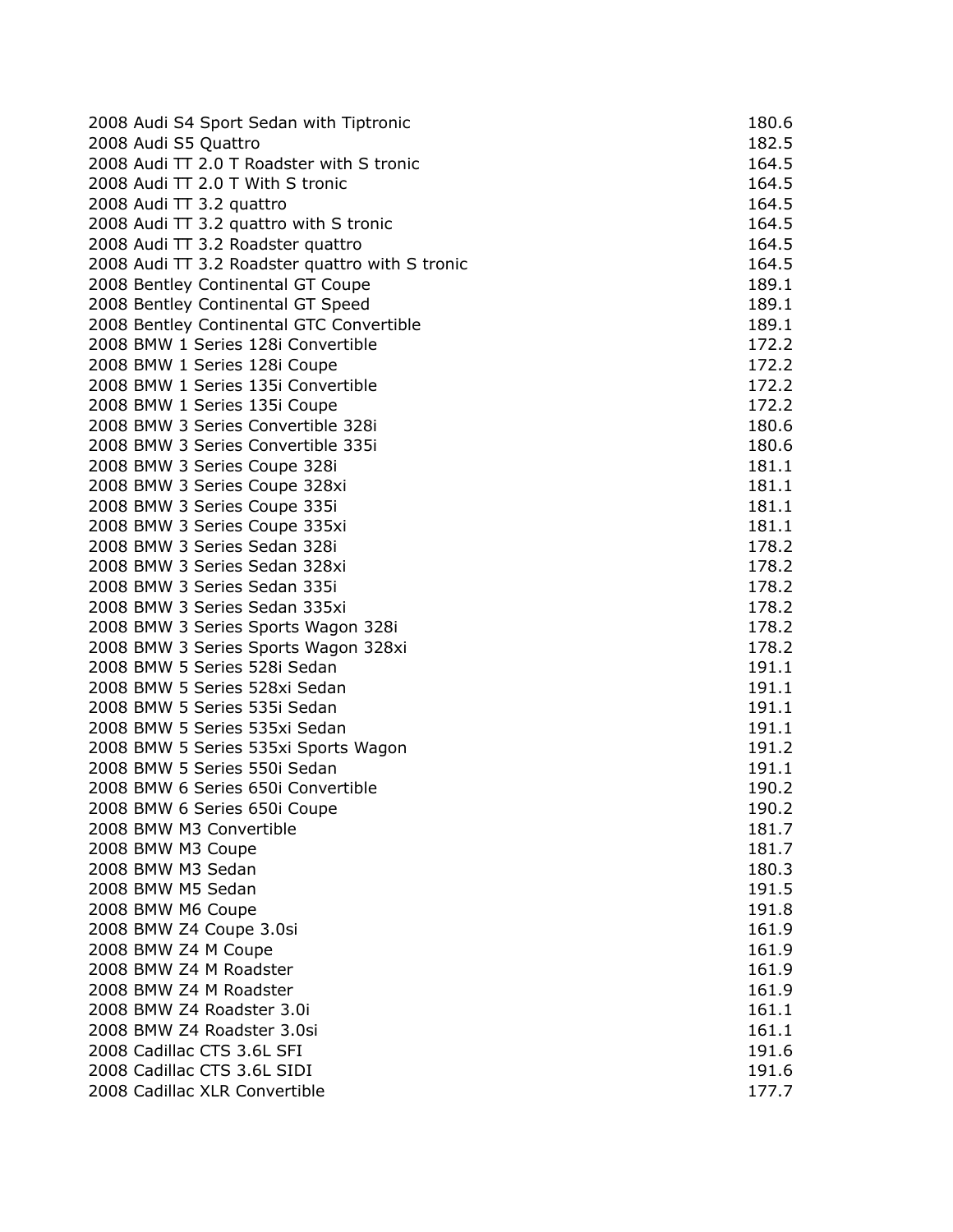| 2008 Cadillac XLR Platinum Edition               | 177.7 |
|--------------------------------------------------|-------|
| 2008 Cadillac XLR-V Convertible                  | 177.7 |
| 2008 Chevrolet Aveo LS 4-Door                    | 169.7 |
| 2008 Chevrolet Aveo LT 4-Door                    | 169.7 |
| 2008 Chevrolet Aveo5 LS                          | 152.7 |
| 2008 Chevrolet Aveo5 SVM                         | 152.7 |
| 2008 Chevrolet Cobalt LS Coupe                   | 180.5 |
| 2008 Chevrolet Cobalt LS Sedan                   | 180.3 |
| 2008 Chevrolet Cobalt LT1 Coupe                  | 180.5 |
| 2008 Chevrolet Cobalt LT1 Sedan                  | 180.3 |
| 2008 Chevrolet Cobalt LT2 Coupe                  | 180.5 |
| 2008 Chevrolet Cobalt LT2 Sedan                  | 180.3 |
| 2008 Chevrolet Cobalt Sport Coupe                | 180.5 |
| 2008 Chevrolet Cobalt Sport Sedan                | 180.3 |
| 2008 Chevrolet Cobalt SS Turbocharged Coupe      | 180.5 |
| 2008 Chevrolet Corvette Convertible LT2          | 174.6 |
| 2008 Chevrolet Corvette Convertible LT3          | 174.6 |
| 2008 Chevrolet Corvette Convertible LT4          | 174.6 |
| 2008 Chevrolet Corvette Coupe LT1                | 174.6 |
| 2008 Chevrolet Corvette Coupe LT2                | 174.6 |
| 2008 Chevrolet Corvette Coupe LT3                | 174.6 |
| 2008 Chevrolet Corvette Coupe LT4                | 174.6 |
| 2008 Chevrolet Corvette Z06 LZ1                  | 175.6 |
| 2008 Chevrolet Corvette Z06 LZ2                  | 175.6 |
| 2008 Chevrolet Corvette Z06 LZ3                  | 175.6 |
| 2008 Chevrolet Malibu Classic [Discontinued] LT2 | 188.3 |
| 2008 Chrysler Crossfire Coupe Limited            | 159.8 |
| 2008 Chrysler Crossfire Roadster Limited         | 159.8 |
| 2008 Chrysler Crossfire Roadster Limited         | 159.8 |
| 2008 Chrysler PT Cruiser Convertible Base        | 168.9 |
| 2008 Chrysler Sebring Sedan Limited              | 190.6 |
| 2008 Chrysler Sebring Sedan Limited AWD          | 190.6 |
| 2008 Chrysler Sebring Sedan LX                   | 190.6 |
| 2008 Chrysler Sebring Sedan Touring              | 190.6 |
| 2008 Dodge Avenger R/T                           | 190.9 |
| 2008 Dodge Avenger R/T AWD                       | 190.9 |
| 2008 Dodge Avenger SE                            | 190.9 |
| 2008 Dodge Avenger SXT                           | 190.9 |
| 2008 Dodge Caliber R/T AWD                       | 173.8 |
| 2008 Dodge Caliber R/T FWD                       | 173.8 |
| 2008 Dodge Caliber SE                            | 173.8 |
| 2008 Dodge Caliber SRT4                          | 173.8 |
| 2008 Dodge Caliber SXT                           | 173.8 |
| 2008 Dodge Viper SRT-10 Convertible              | 175.6 |
| 2008 Dodge Viper SRT-10 Coupe                    | 175.6 |
| 2008 Ferrari 430 Scuderia                        | 177.6 |
| 2008 Ferrari 599 GTB Fiorano Coupe               | 183.7 |
| 2008 Ferrari 599 GTB Fiorano Coupe F1            | 183.7 |
| 2008 Ferrari F430 Coupe                          | 177.6 |
|                                                  |       |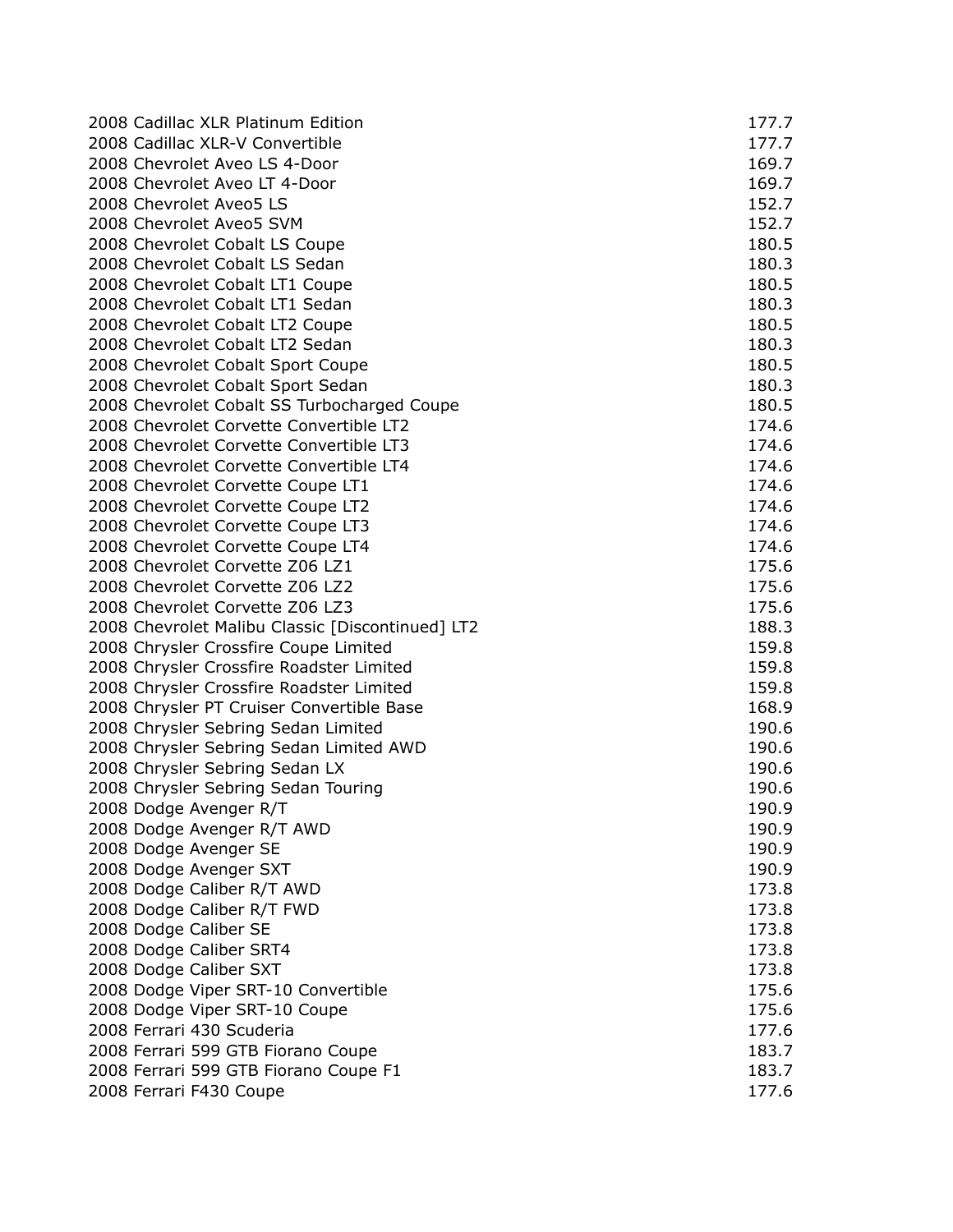| 2008 Ferrari F430 Spider                                       | 177.6 |
|----------------------------------------------------------------|-------|
| 2008 Ford Focus S Coupe                                        | 175   |
| 2008 Ford Focus S Sedan                                        | 175   |
| 2008 Ford Focus SE Coupe                                       | 175   |
| 2008 Ford Focus SE Sedan                                       | 175   |
| 2008 Ford Focus SES Coupe                                      | 175   |
| 2008 Ford Focus SES Sedan                                      | 175   |
| 2008 Ford Fusion I4 S                                          | 190.2 |
| 2008 Ford Fusion I4 SE                                         | 190.2 |
| 2008 Ford Fusion I4 SEL                                        | 190.2 |
| 2008 Ford Fusion V6 SE                                         | 190.2 |
| 2008 Ford Fusion V6 SE AWD                                     | 190.2 |
| 2008 Ford Fusion V6 SEL                                        | 190.2 |
| 2008 Ford Fusion V6 SEL AWD                                    | 190.2 |
| 2008 Ford Mustang GT Deluxe Convertible                        | 187.6 |
| 2008 Ford Mustang GT Premium Convertible                       | 187.6 |
| 2008 Ford Mustang GT Premium Coupe                             | 187.6 |
| 2008 Ford Mustang V6 Deluxe Convertible                        | 187.6 |
| 2008 Ford Mustang V6 Deluxe Coupe                              | 187.6 |
| 2008 Ford Mustang V6 Premium Convertible                       | 187.6 |
| 2008 Ford Mustang V6 Premium Coupe                             | 187.6 |
| 2008 Ford Shelby GT500 Convertible                             | 187.6 |
| 2008 Ford Shelby GT500 Coupe                                   | 187.6 |
| 2008 Honda Accord Coupe EX 5-Spd AT                            | 190.9 |
| 2008 Honda Accord Coupe EX 5-Spd MT                            | 190.9 |
| 2008 Honda Accord Coupe EX-L 5-Spd AT                          | 190.9 |
| 2008 Honda Accord Coupe EX-L 5-Spd AT w/ Navigation System     | 190.9 |
| 2008 Honda Accord Coupe EX-L 5-Spd MT                          | 190.9 |
| 2008 Honda Accord Coupe EX-L 5-Spd MT w/ Navigation System     | 190.9 |
| 2008 Honda Accord Coupe EX-L V-6 5-Spd AT                      | 190.9 |
| 2008 Honda Accord Coupe EX-L V-6 5-Spd AT w/ Navigation System | 190.9 |
| 2008 Honda Accord Coupe EX-L V-6 6-Spd MT                      | 190.9 |
| 2008 Honda Accord Coupe EX-L V-6 6-Spd MT w/ Navigation System | 190.9 |
| 2008 Honda Accord Coupe LX-S 5-Spd AT                          | 190.9 |
| 2008 Honda Accord Coupe LX-S 5-Spd MT                          | 190.9 |
| 2008 Honda Civic Coupe DX 5-Spd AT                             | 174.8 |
| 2008 Honda Civic Coupe DX 5-Spd MT                             | 174.8 |
| 2008 Honda Civic Coupe EX 5-Spd AT                             | 174.8 |
| 2008 Honda Civic Coupe EX 5-Spd AT w/ Navigation System        | 174.8 |
| 2008 Honda Civic Coupe EX 5-Spd MT                             | 174.8 |
| 2008 Honda Civic Coupe EX 5-Spd MT w/ Navigation System        | 174.8 |
| 2008 Honda Civic Coupe EX-L 5-Spd AT                           | 174.8 |
| 2008 Honda Civic Coupe EX-L 5-Spd AT w/ Navigation System      | 174.8 |
| 2008 Honda Civic Coupe EX-L 5-Spd MT                           | 174.8 |
| 2008 Honda Civic Coupe EX-L 5-Spd MT w/ Navigation System      | 174.8 |
| 2008 Honda Civic Coupe LX 5-Spd AT                             | 174.8 |
| 2008 Honda Civic Coupe LX 5-Spd MT                             | 174.8 |
| 2008 Honda Civic GX 5-Spd AT [Limited Availability]            | 176.7 |
| 2008 Honda Civic Hybrid CVT AT-PZEV                            | 176.7 |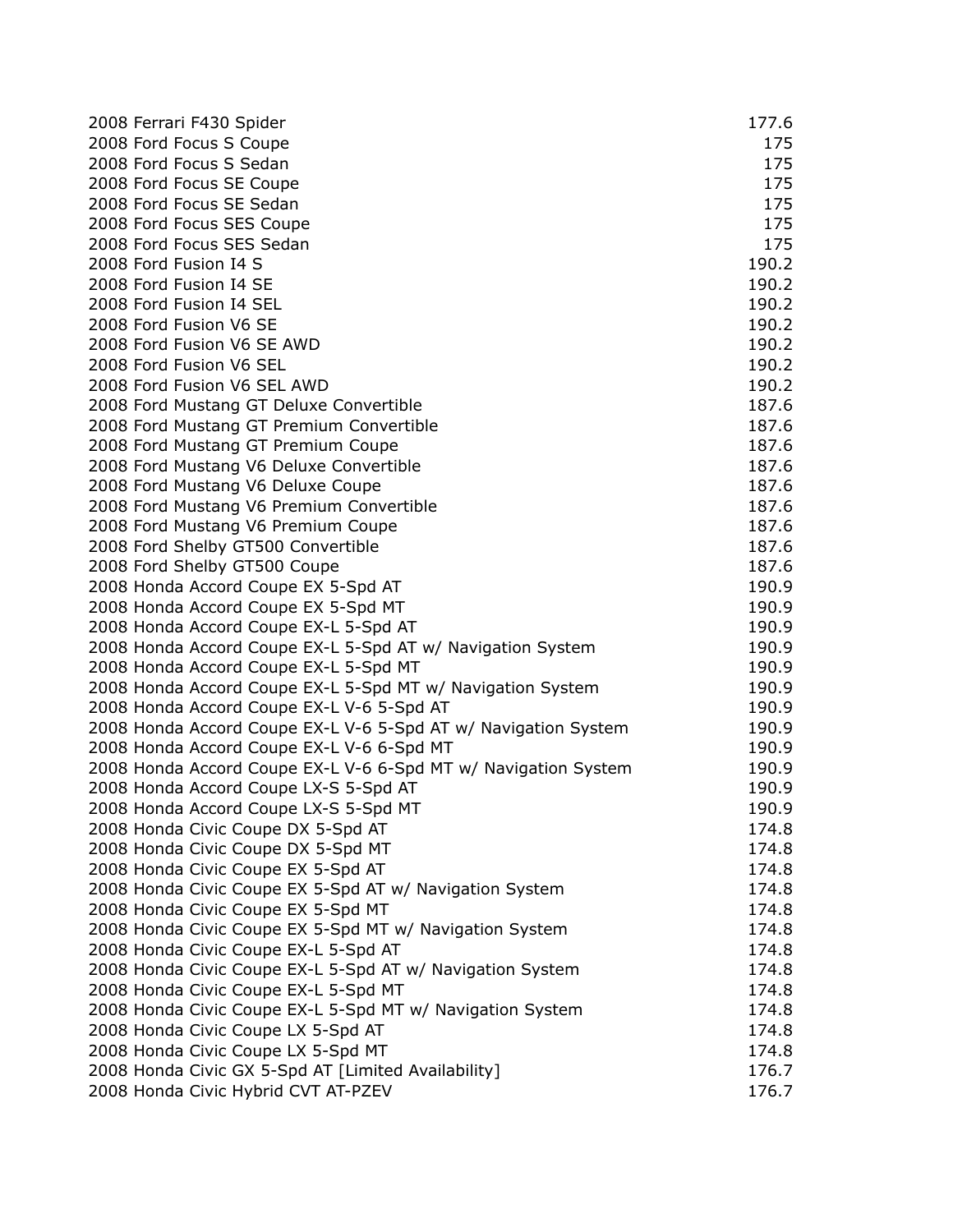| 2008 Honda Civic Hybrid CVT AT-PZEV w/ Navigation System        | 176.7 |
|-----------------------------------------------------------------|-------|
| 2008 Honda Civic Sedan DX 5-Spd AT                              | 176.7 |
| 2008 Honda Civic Sedan DX 5-Spd MT                              | 176.7 |
| 2008 Honda Civic Sedan EX 5-Spd AT                              | 176.7 |
| 2008 Honda Civic Sedan EX 5-Spd AT w/ Navigation System         | 176.7 |
| 2008 Honda Civic Sedan EX 5-Spd MT                              | 176.7 |
| 2008 Honda Civic Sedan EX 5-Spd MT w/ Navigation System         | 176.7 |
| 2008 Honda Civic Sedan EX-L 5-Spd AT                            | 176.7 |
| 2008 Honda Civic Sedan EX-L 5-Spd AT w/ Navigation System       | 176.7 |
| 2008 Honda Civic Sedan EX-L 5-Spd MT                            | 176.7 |
| 2008 Honda Civic Sedan EX-L 5-Spd MT w/ Navigation System       | 176.7 |
| 2008 Honda Civic Sedan LX 5-Spd AT                              | 176.7 |
| 2008 Honda Civic Sedan LX 5-Spd MT                              | 176.7 |
| 2008 Honda Civic Si Coupe 6-Spd MT                              | 174.8 |
| 2008 Honda Civic Si Coupe 6-Spd MT w/ Nav                       | 174.8 |
| 2008 Honda Civic Si Coupe 6-Spd MT w/ Nav and Performance Tires | 174.8 |
| 2008 Honda Civic Si Coupe 6-Spd MT w/ Performance Tires         | 174.8 |
| 2008 Honda Civic Si Sedan 6-Spd MT                              | 176.7 |
| 2008 Honda Civic Si Sedan 6-Spd MT w/ Nav                       | 176.7 |
| 2008 Honda Civic Si Sedan 6-Spd MT w/ Nav and Performance Tires | 176.7 |
| 2008 Honda Civic Si Sedan 6-Spd MT w/ Performance Tires         | 176.7 |
| 2008 Honda Fit 5-Spd AT                                         | 157.4 |
| 2008 Honda Fit 5-Spd MT                                         | 157.4 |
| 2008 Honda Fit Sport 5-Spd AT                                   | 157.4 |
| 2008 Honda Fit Sport 5-Spd MT                                   | 157.4 |
| 2008 Honda S2000 6-Spd MT                                       | 162.2 |
| 2008 Honda S2000 CR 6-Spd MT                                    | 162.2 |
| 2008 Honda S2000 CR A/C 6-Spd MT                                | 162.2 |
| 2008 Hyundai Accent GLS 4-Door                                  | 168.5 |
| 2008 Hyundai Accent GS 3-Door                                   | 159.3 |
| 2008 Hyundai Accent SE 3-Door                                   | 159.3 |
| 2008 Hyundai Elantra GLS                                        | 177.4 |
| 2008 Hyundai Elantra SE                                         | 177.4 |
| 2008 Hyundai Sonata GLS                                         | 188.9 |
| 2008 Hyundai Sonata GLS V6                                      | 188.9 |
| 2008 Hyundai Sonata Limited                                     | 188.9 |
| 2008 Hyundai Sonata Limited V6                                  | 188.9 |
| 2008 Hyundai Sonata SE                                          | 188.9 |
| 2008 Hyundai Sonata SE V6                                       | 188.9 |
| 2008 Hyundai Tiburon GS                                         | 173   |
| 2008 Hyundai Tiburon GT                                         | 173   |
| 2008 Hyundai Tiburon GT LTD                                     | 173   |
| 2008 Hyundai Tiburon SE                                         | 173   |
| 2008 Infiniti G35 Sedan Base                                    | 187   |
| 2008 Infiniti G35 Sedan Journey                                 | 187   |
| 2008 Infiniti G35 Sedan Sport 6MT                               | 187   |
| 2008 Infiniti G35 Sedan xAWD                                    | 187   |
| 2008 Infiniti G37 Coupe Base                                    | 183.1 |
| 2008 Infiniti G37 Coupe Journey                                 | 183.1 |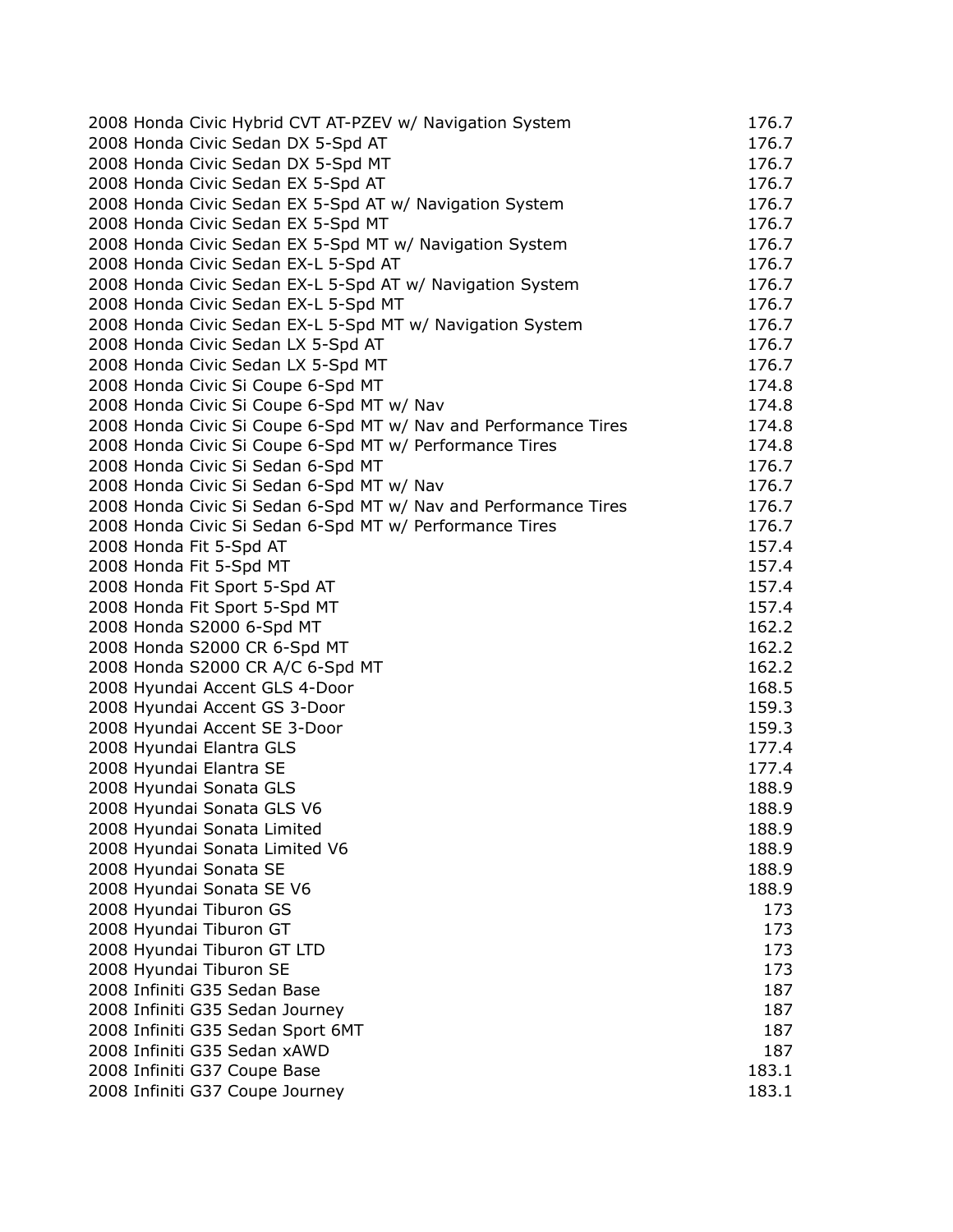| 2008 Infiniti G37 Coupe Sport 6MT                         | 183.1 |
|-----------------------------------------------------------|-------|
| 2008 Jaguar XK-Series XK Convertible                      | 188.6 |
| 2008 Jaguar XK-Series XK Coupe                            | 188.6 |
| 2008 Jaguar XK-Series XKR Convertible                     | 188.6 |
| 2008 Jaguar XK-Series XKR Coupe                           | 188.6 |
| 2008 Jaguar X-Type 3.0                                    | 183.8 |
| 2008 Jaguar X-Type Sportwagon                             | 185.5 |
| 2008 Kia Optima EX                                        | 186.4 |
| 2008 Kia Optima EX V6                                     | 186.4 |
| 2008 Kia Optima LX                                        | 186.4 |
| 2008 Kia Optima LX V6                                     | 186.4 |
| 2008 Kia Rio Base                                         | 166.9 |
| 2008 Kia Rio LX                                           | 166.9 |
| 2008 Kia Rio SX                                           | 166.9 |
| 2008 Kia Rio5 LX                                          | 158.1 |
| 2008 Kia Rio5 SX                                          | 158.1 |
| 2008 Kia Rondo Base                                       | 179   |
| 2008 Kia Rondo EX                                         | 179   |
| 2008 Kia Rondo EX V6                                      | 179   |
| 2008 Kia Rondo LX                                         | 179   |
| 2008 Kia Rondo LX V6                                      | 179   |
| 2008 Kia Spectra EX                                       | 177.2 |
| 2008 Kia Spectra LX                                       | 177.2 |
| 2008 Kia Spectra SX                                       | 177.6 |
| 2008 Kia Spectra5 SX                                      | 171.3 |
| 2008 Lamborghini Gallardo Coupe                           | 169.3 |
| 2008 Lamborghini Gallardo Spyder                          | 169.3 |
| 2008 Lamborghini Gallardo Superleggera                    | 169.3 |
| 2008 Lamborghini Murcielago LP640 Coupe                   | 181.5 |
| 2008 Lamborghini Murcielago LP640 Roadster                | 181.5 |
| 2008 Lexus ES 350 Sedan                                   | 191.1 |
| 2008 Lexus GS 350 AWD                                     | 190   |
| 2008 Lexus GS 350 Sedan                                   | 190   |
| 2008 Lexus GS 450h Sedan                                  | 190   |
| 2008 Lexus GS 460 Sedan                                   | 190   |
| 2008 Lexus IS 250 6-Speed Manual                          | 180.1 |
| 2008 Lexus IS 250 6-Speed Sequential                      | 180.1 |
| 2008 Lexus IS 250 6-Speed Sequential with All Wheel Drive | 180.1 |
| 2008 Lexus IS 350 6-Speed Sequential                      | 180.1 |
| 2008 Lexus IS F 8-Speed Direct                            | 183.5 |
| 2008 Lexus SC 430 Convertible                             | 178.5 |
| 2008 Lexus SC 430 Convertible                             | 178.5 |
| 2008 Lincoln MKZ AWD                                      | 190.5 |
| 2008 Lincoln MKZ FWD                                      | 190.5 |
| 2008 Lotus Elise Convertible                              | 149   |
| 2008 Lotus Elise Convertible SC                           | 149   |
| 2008 Lotus Exige S                                        | 149   |
| 2008 Lotus Exige S 240                                    | 149   |
| 2008 Mazda MAZDA3 i Sport 4-Door                          | 177.4 |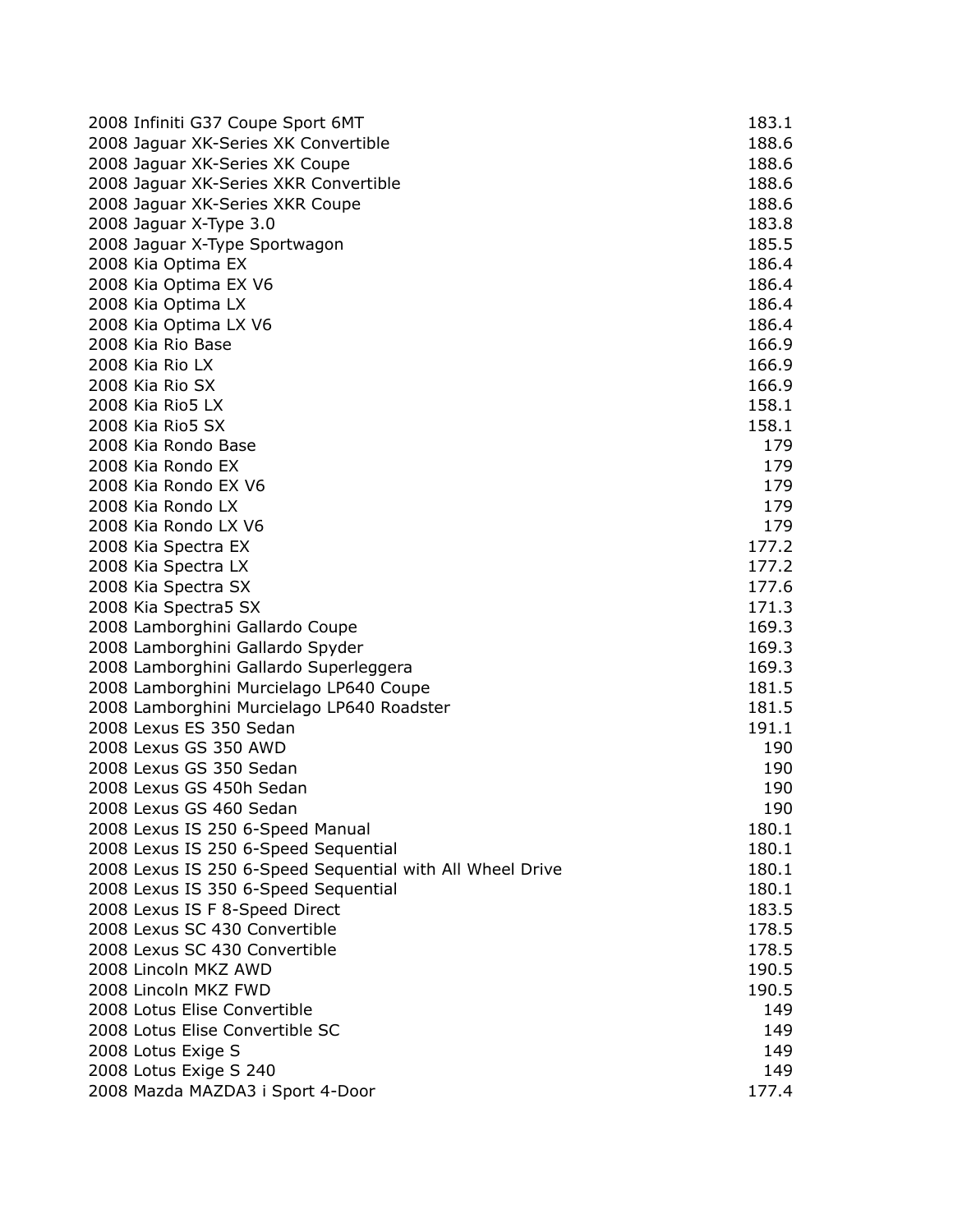| 2008 Mazda MAZDA3 i Touring Value 4-Door                      | 177.4 |
|---------------------------------------------------------------|-------|
| 2008 Mazda MAZDA3 s Grand Touring 4-Door                      | 177.6 |
| 2008 Mazda MAZDA3 s Grand Touring 5-Door                      | 176.8 |
| 2008 Mazda MAZDA3 s Sport 4-Door                              | 177.6 |
| 2008 Mazda MAZDA3 s Sport 5-Door                              | 176.8 |
| 2008 Mazda MAZDA3 s Touring 4-Door                            | 177.6 |
| 2008 Mazda MAZDA3 s Touring 5-Door                            | 176.8 |
| 2008 Mazda MAZDA6 i 5-Door Grand Touring                      | 186.8 |
| 2008 Mazda MAZDA6 i 5-Door Touring                            | 186.8 |
| 2008 Mazda MAZDA6 i 5-Door Value Edition                      | 186.8 |
| 2008 Mazda MAZDA6 i Sports Sedan Grand Touring                | 186.8 |
| 2008 Mazda MAZDA6 i Sports Sedan Sport                        | 186.8 |
| 2008 Mazda MAZDA6 i Sports Sedan Touring                      | 186.8 |
| 2008 Mazda MAZDA6 i Sports Sedan Value Edition                | 186.8 |
| 2008 Mazda MAZDA6 s 5-Door Grand Touring                      | 186.8 |
| 2008 Mazda MAZDA6 s 5-Door Touring                            | 186.8 |
| 2008 Mazda MAZDA6 s 5-Door Value Edition                      | 186.8 |
| 2008 Mazda MAZDA6 s Sports Sedan Grand Touring                | 186.8 |
| 2008 Mazda MAZDA6 s Sports Sedan Touring                      | 186.8 |
| 2008 Mazda MAZDA6 s Sports Sedan Value Edition                | 186.8 |
| 2008 Mazda MAZDASPEED3 Grand Touring 5-Door                   | 176.8 |
| 2008 Mazda MAZDASPEED3 Sport 5-Door                           | 176.8 |
| 2008 Mazda MX-5 MIATA Grand Touring                           | 157.3 |
| 2008 Mazda MX-5 MIATA Grand Touring Power Retractable Hardtop | 157.3 |
| 2008 Mazda MX-5 MIATA Special Edition                         | 157.3 |
| 2008 Mazda MX-5 MIATA Special Edition                         | 157.3 |
| 2008 Mazda MX-5 MIATA Sport                                   | 157.3 |
| 2008 Mazda MX-5 MIATA Sport Power Retractable Hardtop         | 157.3 |
| 2008 Mazda MX-5 MIATA SV                                      | 157.3 |
| 2008 Mazda MX-5 MIATA Touring                                 | 157.3 |
| 2008 Mazda MX-5 MIATA Touring Power Retractable Hardtop       | 157.3 |
| 2008 Mazda RX-8 40th Anniversary Edition                      | 174.3 |
| 2008 Mazda RX-8 Grand Touring                                 | 174.3 |
| 2008 Mazda RX-8 Sport                                         | 174.3 |
| 2008 Mazda RX-8 Touring                                       | 174.3 |
| 2008 Mercedes-Benz C-Class C300 Luxury Sedan                  | 182.3 |
| 2008 Mercedes-Benz C-Class C300 Sport Sedan                   | 182.3 |
| 2008 Mercedes-Benz C-Class C350 Sport Sedan                   | 182.3 |
| 2008 Mercedes-Benz C-Class C63 AMG Sport Sedan                | 186   |
| 2008 Mercedes-Benz CLK-Class CLK350 Cabriolet                 | 183.2 |
| 2008 Mercedes-Benz CLK-Class CLK350 Coupe                     | 183.2 |
| 2008 Mercedes-Benz CLK-Class CLK550 Cabriolet                 | 183.2 |
| 2008 Mercedes-Benz CLK-Class CLK63 AMG Cabriolet              | 183.2 |
| 2008 Mercedes-Benz E-Class E320 BLUETEC Sedan                 | 191   |
| 2008 Mercedes-Benz E-Class E350 Luxury Sedan                  | 191   |
| 2008 Mercedes-Benz E-Class E550 Sport Sedan                   | 191   |
| 2008 Mercedes-Benz E-Class E63 AMG Sedan                      | 191   |
| 2008 Mercedes-Benz SL-Class SL55 AMG Roadster                 | 178.5 |
| 2008 Mercedes-Benz SL-Class SL550 Roadster                    | 178.5 |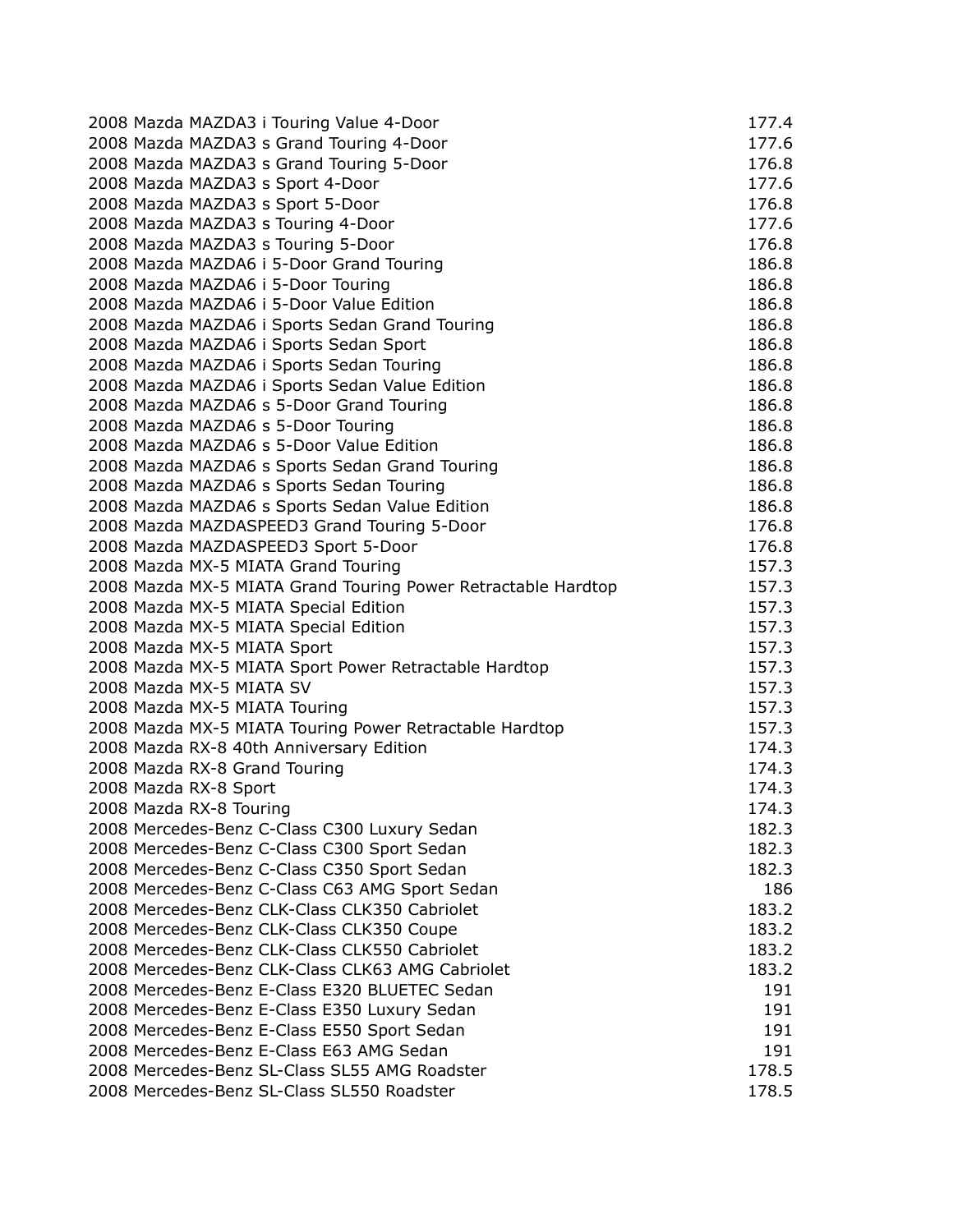| 2008 Mercedes-Benz SL-Class SL600 Roadster      | 178.5 |
|-------------------------------------------------|-------|
| 2008 Mercedes-Benz SL-Class SL65 AMG Roadster   | 178.5 |
| 2008 Mercedes-Benz SLK-Class SLK280 Roadster    | 160.7 |
| 2008 Mercedes-Benz SLK-Class SLK350 Roadster    | 160.7 |
| 2008 Mercedes-Benz SLK-Class SLK55 AMG Roadster | 160.7 |
| 2008 Mercedes-Benz SLR McLaren Roadster         | 183.3 |
| 2008 Mercury Milan I4                           | 191.4 |
| 2008 Mercury Milan I4 Premier                   | 191.4 |
| 2008 Mercury Milan V6                           | 191.4 |
| 2008 Mercury Milan V6 AWD                       | 191.4 |
| 2008 Mercury Milan V6 Premier                   | 191.4 |
| 2008 Mercury Milan V6 Premier AWD               | 191.4 |
| 2008 MINI Cooper Clubman Base                   | 155   |
| 2008 MINI Cooper Clubman S                      | 155.8 |
| 2008 MINI Cooper Convertible Base               | 143.1 |
| 2008 MINI Cooper Convertible S                  | 143.9 |
| 2008 MINI Cooper Hardtop Base                   | 145.6 |
| 2008 MINI Cooper Hardtop S                      | 146.2 |
| 2008 Mitsubishi Eclipse GS                      | 179.7 |
| 2008 Mitsubishi Eclipse GT                      | 179.7 |
| 2008 Mitsubishi Eclipse SE                      | 179.7 |
| 2008 Mitsubishi Eclipse SE-V6                   | 179.7 |
| 2008 Mitsubishi Eclipse Spyder GS               | 179.7 |
| 2008 Mitsubishi Eclipse Spyder GT               | 179.7 |
| 2008 Mitsubishi Galant DE                       | 191   |
| 2008 Mitsubishi Galant ES                       | 191   |
| 2008 Mitsubishi Galant Ralliart                 | 191   |
| 2008 Mitsubishi Lancer DE                       | 180   |
| 2008 Mitsubishi Lancer ES                       | 180   |
| 2008 Mitsubishi Lancer Evolution GSR            | 177   |
| 2008 Mitsubishi Lancer Evolution MR             | 177   |
| 2008 Mitsubishi Lancer GTS                      | 180   |
| 2008 Nissan 350Z Coupe Base                     | 169.8 |
| 2008 Nissan 350Z Coupe Enthusiast               | 169.8 |
| 2008 Nissan 350Z Coupe Grand Touring            | 169.8 |
| 2008 Nissan 350Z Coupe NISMO                    | 173.6 |
| 2008 Nissan 350Z Coupe Touring                  | 169.8 |
| 2008 Nissan 350Z Roadster Enthusiast            | 169.8 |
| 2008 Nissan 350Z Roadster Grand Touring         | 169.8 |
| 2008 Nissan 350Z Roadster Touring               | 169.8 |
| 2008 Nissan Altima 2.5                          | 189.8 |
| 2008 Nissan Altima 2.5 S                        | 189.8 |
| 2008 Nissan Altima 3.5 SE                       | 189.8 |
| 2008 Nissan Altima 3.5 SL                       | 189.8 |
| 2008 Nissan Altima Coupe 2.5 S                  | 182.5 |
| 2008 Nissan Altima Coupe 3.5 SE                 | 182.5 |
| 2008 Nissan Altima Hybrid HEV                   | 189.2 |
| 2008 Nissan Sentra 2.0                          | 179.8 |
| 2008 Nissan Sentra 2.0 S                        | 179.8 |
|                                                 |       |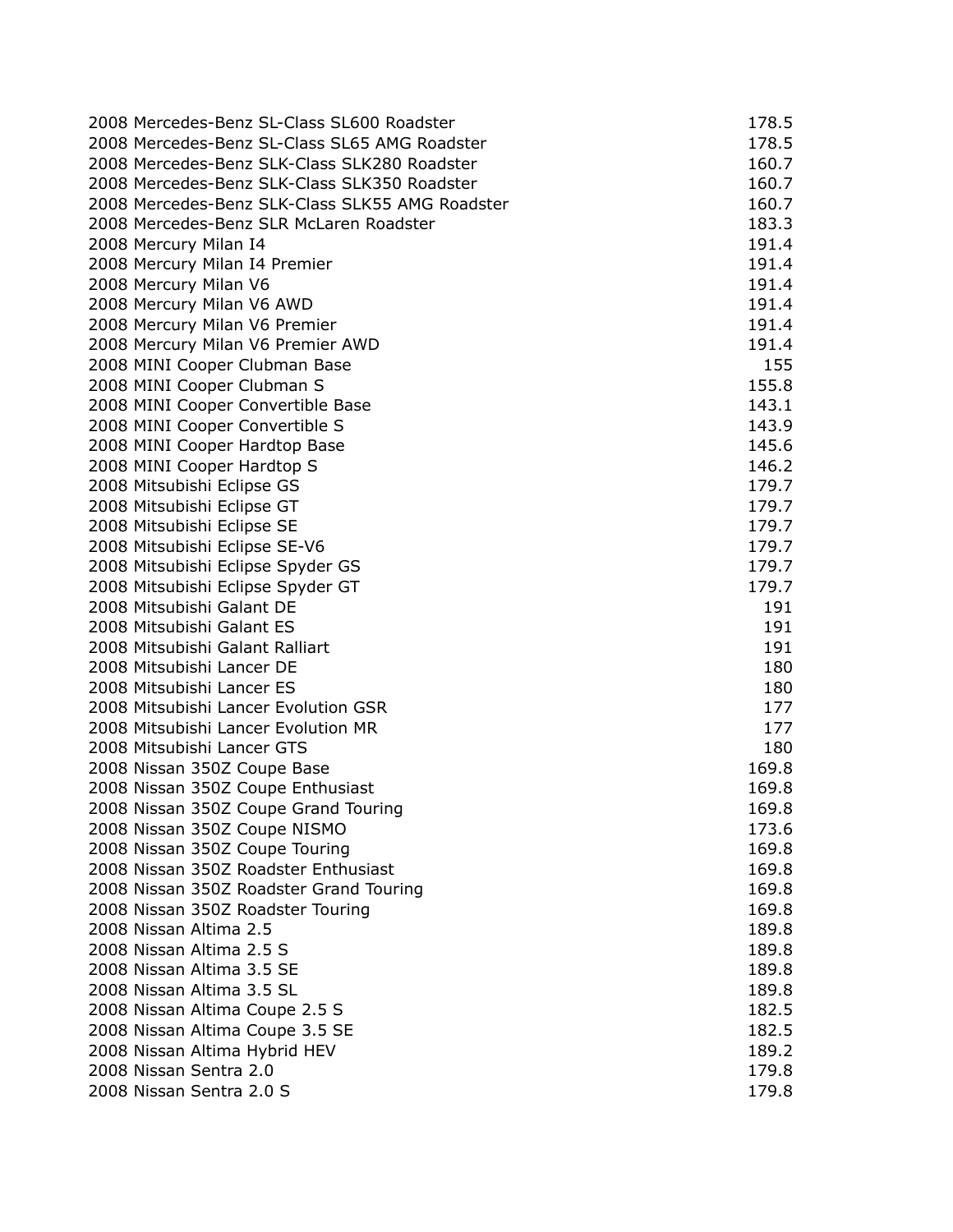| 2008 Nissan Sentra 2.0 SL              | 179.8 |
|----------------------------------------|-------|
| 2008 Nissan Sentra SE-R                | 180.1 |
| 2008 Nissan Sentra SE-R Spec-V         | 180.1 |
| 2008 Nissan Versa Hatchback 1.8 S      | 169.1 |
| 2008 Nissan Versa Hatchback 1.8 SL     | 169.1 |
| 2008 Nissan Versa Sedan 1.8 S          | 176   |
| 2008 Nissan Versa Sedan 1.8 SL         | 176   |
| 2008 Panoz Esperante Convertible       | 176.3 |
| 2008 Panoz Esperante Coupe             | 176.3 |
| 2008 Panoz Esperante GT Convertible    | 185.9 |
| 2008 Panoz Esperante GT Coupe          | 185.9 |
| 2008 Panoz Esperante GTLM Convertible  | 185.9 |
| 2008 Panoz Esperante GTLM Coupe        | 185.9 |
| 2008 Pontiac G5 Coupe                  | 179.8 |
| 2008 Pontiac G5 GT Coupe               | 179.8 |
| 2008 Pontiac G6 1SV Sedan              | 189   |
| 2008 Pontiac G6 GT Convertible         | 189.1 |
| 2008 Pontiac G6 GT Coupe               | 189.1 |
| 2008 Pontiac G6 GT Sedan               | 189   |
| 2008 Pontiac G6 GXP Coupe              | 189.1 |
| 2008 Pontiac G6 GXP Sedan              | 189   |
| 2008 Pontiac G6 Sedan                  | 189   |
| 2008 Pontiac Solstice Convertible      | 157.2 |
| 2008 Pontiac Solstice GXP Convertible  | 157.2 |
| 2008 Pontiac Solstice SSB Convertible  | 157.2 |
| 2008 Pontiac Solstice T2 Convertible   | 157.2 |
| 2008 Pontiac Vibe Base                 | 171.9 |
| 2008 Porsche 911 Carrera 4 Cabriolet   | 174.3 |
| 2008 Porsche 911 Carrera 4 Coupe       | 175.6 |
| 2008 Porsche 911 Carrera 4 S Cabriolet | 174.3 |
| 2008 Porsche 911 Carrera 4 S Coupe     | 175.6 |
| 2008 Porsche 911 Carrera Cabriolet     | 175.6 |
| 2008 Porsche 911 Carrera Coupe         | 175.6 |
| 2008 Porsche 911 Carrera S Cabriolet   | 175.6 |
| 2008 Porsche 911 Carrera S Coupe       | 175.6 |
| 2008 Porsche 911 Targa 4               | 175.6 |
| 2008 Porsche 911 Targa 4S              | 175.6 |
| 2008 Porsche 911 Turbo Cabriolet       | 176.3 |
| 2008 Porsche 911 Turbo Coupe           | 176.3 |
| 2008 Porsche Boxster Convertible       | 171.6 |
| 2008 Porsche Boxster S                 | 171.6 |
| 2008 Porsche Cayman Base               | 172.1 |
| 2008 Porsche Cayman S                  | 172.1 |
| 2008 Porsche GT3 Coupe                 | 176.3 |
| 2008 Porsche GT3 RS                    | 176.9 |
| 2008 Saab 9-3 Convertible 2.0T         | 182.9 |
| 2008 Saab 9-3 Convertible Aero         | 182.9 |
| 2008 Saab 9-3 Sport Sedan 2.0T         | 182.9 |
| 2008 Saab 9-3 Sport Sedan Aero         | 182.9 |
|                                        |       |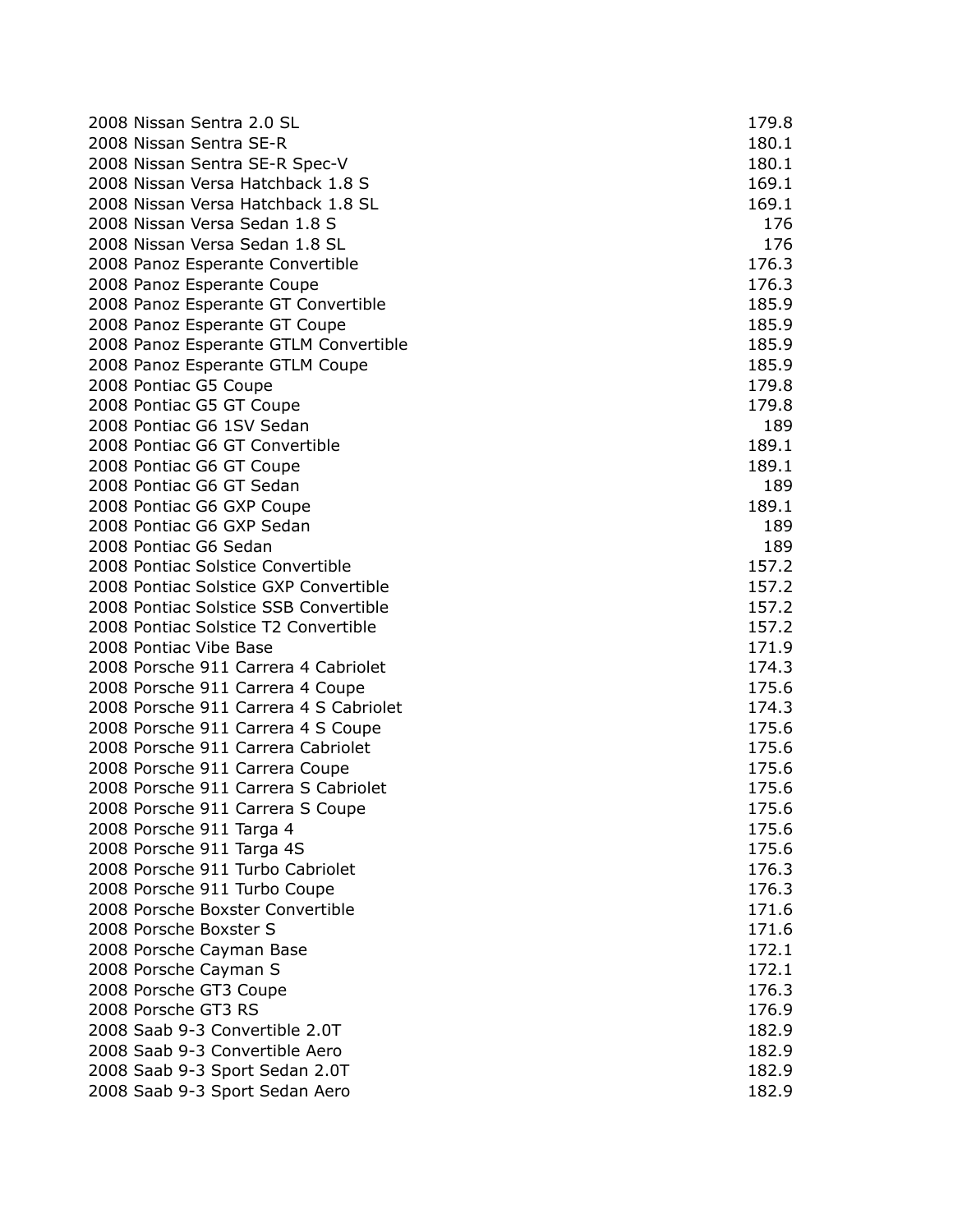| 2008 Saab 9-3 Sport Sedan Turbo X                               | 183.2 |
|-----------------------------------------------------------------|-------|
| 2008 Saab 9-3 SportCombi 2.0T                                   | 183.2 |
| 2008 Saab 9-3 SportCombi Aero                                   | 183.2 |
| 2008 Saab 9-3 SportCombi Turbo X                                | 183.2 |
| 2008 Saab 9-5 Sedan 2.3T                                        | 190.4 |
| 2008 Saab 9-5 Sedan Aero                                        | 190.4 |
| 2008 Saab 9-5 SportCombi 2.3T                                   | 190.6 |
| 2008 Saab 9-5 SportCombi Aero                                   | 190.6 |
| 2008 Saturn ASTRA XE Sedan                                      | 170.5 |
| 2008 Saturn ASTRA XR Coupe                                      | 170.5 |
| 2008 Saturn ASTRA XR Sedan                                      | 170.5 |
| 2008 Saturn AURA Green Line Hybrid Sedan                        | 190.9 |
| 2008 Saturn AURA XE Sedan                                       | 190.9 |
| 2008 Saturn AURA XR Sedan                                       | 190.9 |
| 2008 Saturn SKY Carbon Flash Special Edition                    | 161.1 |
| 2008 Saturn SKY Red Line                                        | 161.1 |
| 2008 Saturn SKY Red Line Carbon Flash Special Edition           | 161.1 |
| 2008 Saturn SKY Roadster                                        | 161.1 |
| 2008 Scion tC Sport Coupe                                       | 174   |
| 2008 Scion xB 5-Door Wagon                                      | 167.3 |
| 2008 Scion xD 5-Door Wagon                                      | 154.7 |
| 2008 Subaru Impreza 2.5i Sedan                                  | 180.3 |
| 2008 Subaru Impreza 2.5i Wagon                                  | 173.8 |
| 2008 Subaru Impreza WRX Sedan                                   | 180.3 |
| 2008 Subaru Impreza WRX STI                                     | 173.8 |
| 2008 Subaru Impreza WRX Wagon                                   | 173.8 |
| 2008 Subaru Legacy 2.5 GT Limited                               | 185   |
| 2008 Subaru Legacy 2.5 GT spec.B                                | 185   |
| 2008 Subaru Legacy 2.5 i                                        | 185   |
| 2008 Subaru Legacy 2.5 i Limited                                | 185   |
| 2008 Subaru Legacy 2.5 i Special Edition                        | 185   |
| 2008 Subaru Legacy 3.0 R Limited                                | 185   |
| 2008 Suzuki Forenza Base                                        | 177.2 |
| 2008 Suzuki Forenza Convenience                                 | 177.2 |
| 2008 Suzuki Forenza Wagon Base                                  | 179.7 |
| 2008 Suzuki Forenza Wagon Convenience                           | 179.7 |
| 2008 Suzuki Reno Base                                           | 169.1 |
| 2008 Suzuki Reno Convenience Package                            | 169.1 |
| 2008 Suzuki SX4 Crossover Base AWD                              | 162.8 |
| 2008 Suzuki SX4 Crossover Base FWD                              | 162.8 |
| 2008 Suzuki SX4 Crossover Convenience Package AWD               | 162.8 |
| 2008 Suzuki SX4 Crossover Convenience Package FWD               | 162.8 |
| 2008 Suzuki SX4 Crossover Road TRIP(TM) Edition Convenience FWD | 162.8 |
| 2008 Suzuki SX4 Crossover Road TRIP(TM) Edition FWD             | 162.8 |
| 2008 Suzuki SX4 Crossover Road TRIP(TM) Edition Touring FWD     | 162.8 |
| 2008 Suzuki SX4 Crossover Touring Package AWD                   | 162.8 |
| 2008 Suzuki SX4 Crossover Touring Package FWD                   | 162.8 |
| 2008 Suzuki SX4 Sedan                                           | 177.6 |
| 2008 Suzuki SX4 Sedan Popular                                   | 177.6 |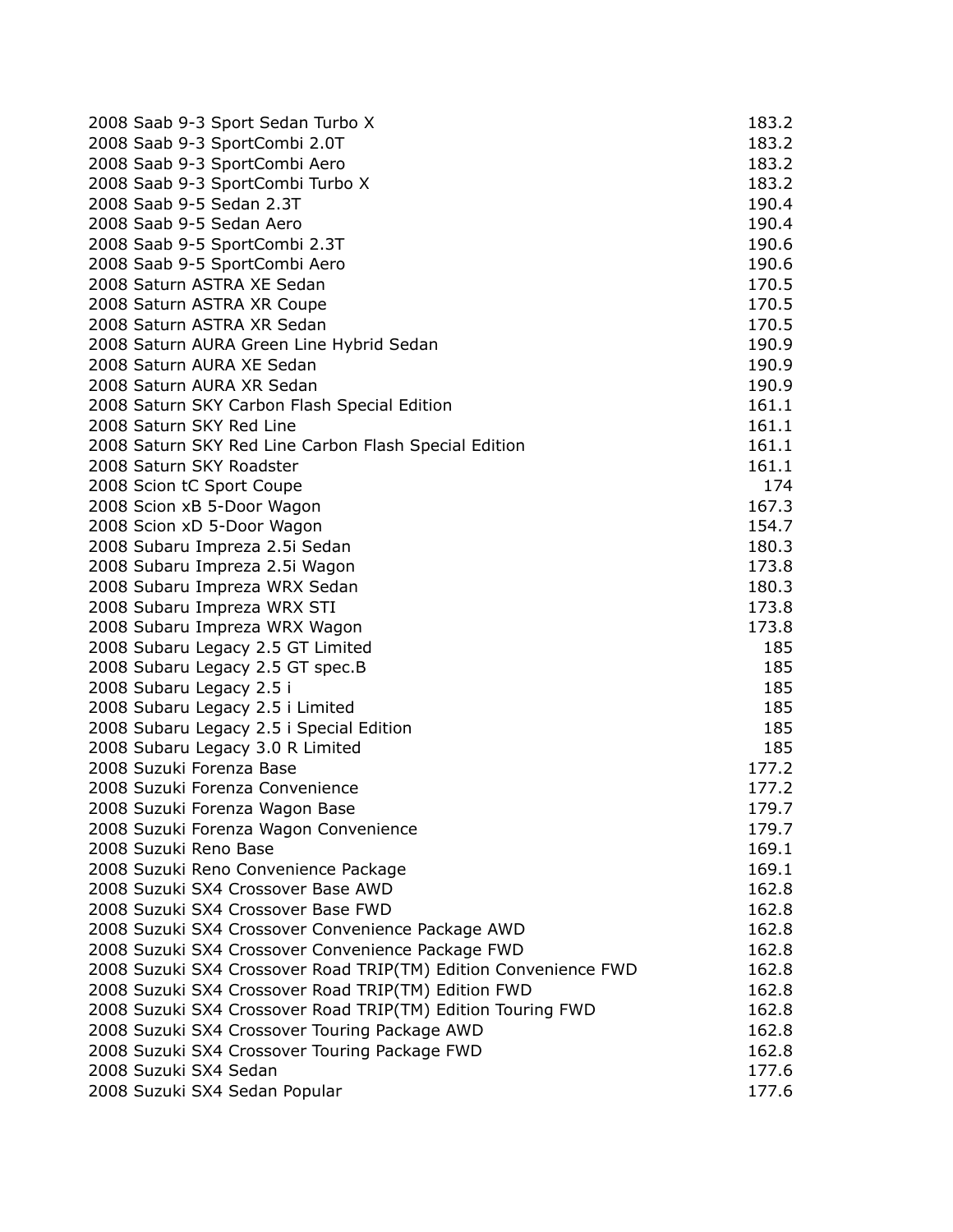| 2008 Suzuki SX4 Sport                                              | 177.6          |
|--------------------------------------------------------------------|----------------|
| 2008 Suzuki SX4 Sport Convenience                                  | 177.6          |
| 2008 Suzuki SX4 Sport Road TRIP(TM)                                | 177.6          |
| 2008 Suzuki SX4 Sport Road TRIP(TM) Convenience                    | 177.6          |
| 2008 Suzuki SX4 Sport Road TRIP(TM) Touring                        | 177.6          |
| 2008 Suzuki SX4 Sport Touring Package                              | 177.6          |
| 2008 Tesla Roadster Convertible                                    | 155.4          |
| 2008 Toyota Camry CE 5-Spd AT                                      | 189.2          |
| 2008 Toyota Camry CE 5-Spd MT                                      | 189.2          |
| 2008 Toyota Camry Hybrid 4-Door Sedan                              | 189.2          |
| 2008 Toyota Camry LE 5-Spd AT                                      | 189.2          |
| 2008 Toyota Camry LE 5-Spd MT                                      | 189.2          |
| 2008 Toyota Camry LE V6                                            | 189.2          |
| 2008 Toyota Camry SE 5-Spd AT                                      | 189.2          |
| 2008 Toyota Camry SE 5-Spd MT                                      | 189.2          |
| 2008 Toyota Camry SE V6                                            | 189.2          |
| 2008 Toyota Camry XLE                                              | 189.2          |
| 2008 Toyota Camry XLE V6                                           | 189.2          |
| 2008 Toyota Corolla CE 4-Spd AT                                    | 178.3          |
| 2008 Toyota Corolla CE 5-Spd MT                                    | 178.3          |
| 2008 Toyota Corolla LE 4-Spd AT                                    | 178.3          |
| 2008 Toyota Corolla LE 5-Spd MT                                    | 178.3          |
| 2008 Toyota Corolla S 4-Spd AT                                     | 178.3          |
| 2008 Toyota Corolla S 5-Spd MT                                     | 178.3          |
|                                                                    | 171.3          |
| 2008 Toyota Matrix Base 4-Spd AT                                   | 171.3          |
| 2008 Toyota Matrix Base 5-Spd MT<br>2008 Toyota Matrix XR 4-Spd AT |                |
|                                                                    | 171.3<br>171.3 |
| 2008 Toyota Matrix XR 5-Spd MT                                     |                |
| 2008 Toyota Prius 4-Door Liftback                                  | 175            |
| 2008 Toyota Prius Base                                             | 175            |
| 2008 Toyota Prius Touring                                          | 175            |
| 2008 Toyota Yaris Liftback 4-Spd AT                                | 150.6          |
| 2008 Toyota Yaris Liftback 5-Spd MT                                | 150.6          |
| 2008 Toyota Yaris Liftback S 4-Spd AT                              | 150.6          |
| 2008 Toyota Yaris Liftback S 5-Spd MT                              | 150.6          |
| 2008 Toyota Yaris Sedan 4-Spd AT                                   | 169.3          |
| 2008 Toyota Yaris Sedan 5-Spd MT                                   | 169.3          |
| 2008 Toyota Yaris Sedan S 4-Spd AT                                 | 169.3          |
| 2008 Toyota Yaris Sedan S 5-Spd MT                                 | 169.3          |
| 2008 Volkswagen Eos Komfort                                        | 173.6          |
| 2008 Volkswagen Eos Lux                                            | 173.6          |
| 2008 Volkswagen Eos Turbo                                          | 173.6          |
| 2008 Volkswagen Eos VR6                                            | 173.6          |
| 2008 Volkswagen GLI 2.0T                                           | 179.3          |
| 2008 Volkswagen GLI 2.0T PZEV                                      | 179.3          |
| 2008 Volkswagen GTI 2.0T Coupe                                     | 165.8          |
| 2008 Volkswagen GTI 2.0T Sedan                                     | 165.8          |
| 2008 Volkswagen Jetta Sedan S                                      | 179.3          |
| 2008 Volkswagen Jetta Sedan S PZEV                                 | 179.3          |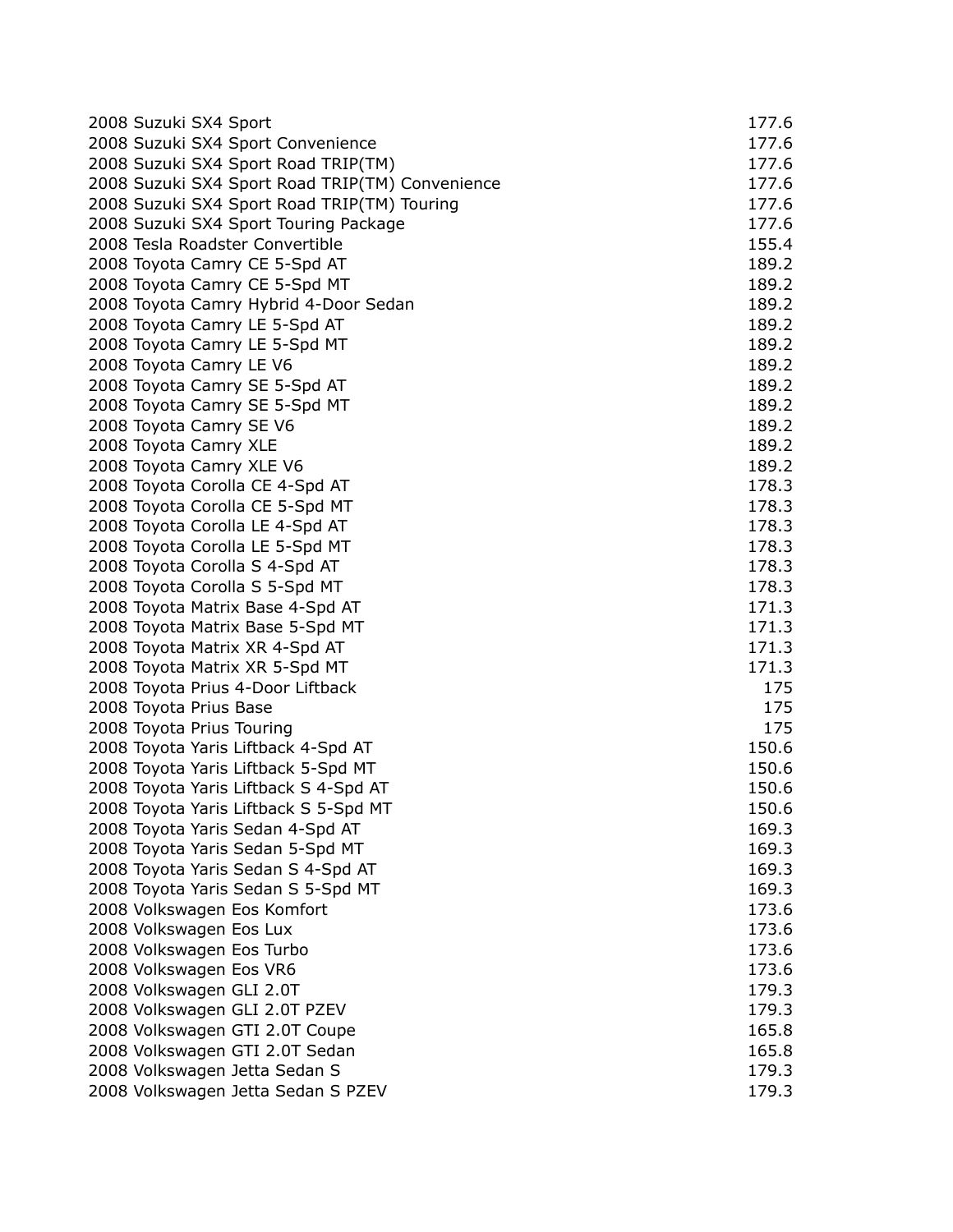| 2008 Volkswagen Jetta Sedan SE                     | 179.3 |
|----------------------------------------------------|-------|
| 2008 Volkswagen Jetta Sedan SE PZEV                | 179.3 |
| 2008 Volkswagen Jetta Sedan SEL                    | 179.3 |
| 2008 Volkswagen Jetta Sedan SEL PZEV               | 179.3 |
| 2008 Volkswagen Jetta Sedan Wolfsburg Edition      | 179.3 |
| 2008 Volkswagen Jetta Sedan Wolfsburg Edition PZEV | 179.3 |
| 2008 Volkswagen New Beetle Black Tie Edition       | 161.1 |
| 2008 Volkswagen New Beetle Black Tie Edition PZEV  | 161.1 |
| 2008 Volkswagen New Beetle Convertible S           | 161.1 |
| 2008 Volkswagen New Beetle Convertible S PZEV      | 161.1 |
| 2008 Volkswagen New Beetle Convertible SE          | 161.1 |
| 2008 Volkswagen New Beetle Convertible SE PZEV     | 161.1 |
| 2008 Volkswagen New Beetle S                       | 161.1 |
| 2008 Volkswagen New Beetle S PZEV                  | 161.1 |
| 2008 Volkswagen New Beetle SE                      | 161.1 |
| 2008 Volkswagen New Beetle SE PZEV                 | 161.1 |
| 2008 Volkswagen New Beetle Triple White            | 161.1 |
| 2008 Volkswagen New Beetle Triple White PZEV       | 161.1 |
| 2008 Volkswagen Passat Sedan Komfort               | 188.2 |
| 2008 Volkswagen Passat Sedan Lux                   | 188.2 |
| 2008 Volkswagen Passat Sedan Turbo                 | 188.2 |
| 2008 Volkswagen Passat Sedan VR6                   | 188.2 |
| 2008 Volkswagen Passat Sedan VR6 4Motion           | 188.2 |
| 2008 Volkswagen Passat Wagon Komfort               | 188   |
| 2008 Volkswagen Passat Wagon Lux                   | 188.2 |
| 2008 Volkswagen Passat Wagon Turbo                 | 188   |
| 2008 Volkswagen Passat Wagon VR6 4Motion           | 188.2 |
| 2008 Volkswagen R32 Base                           | 167.2 |
| 2008 Volkswagen Rabbit 2 Door S                    | 165.8 |
| 2008 Volkswagen Rabbit 4 Door S                    | 165.8 |
| 2008 Volvo C30 T5 Version 1.0                      | 167.4 |
| 2008 Volvo C30 T5 Version 2.0                      | 167.4 |
| 2008 Volvo C70 T5                                  | 180.4 |
| 2008 Volvo S40 2.4i                                | 176.2 |
| 2008 Volvo S40 T5                                  | 176.2 |
| 2008 Volvo S40 T5 AWD                              | 176.2 |
| 2008 Volvo S60 2.5T                                | 181.2 |
| 2008 Volvo S60 2.5T AWD                            | 181.2 |
| 2008 Volvo S60 T5                                  | 181.2 |
| 2008 Volvo S80 3.2                                 | 191   |
| 2008 Volvo S80 T6                                  | 191   |
| 2008 Volvo S80 V8                                  | 191   |
| 2008 Volvo V50 2.4i                                | 178   |
| 2008 Volvo V50 T5                                  | 178   |
| 2008 Volvo V50 T5 AWD                              | 178   |
| 2008 Volvo V70 3.2                                 | 189.9 |
| 2008 Volvo XC70 3.2                                | 190.5 |
| 2009 Acura TSX 5-Spd AT                            | 186.1 |
| 2009 Acura TSX 5-Spd AT w/ Technology Package      | 186.1 |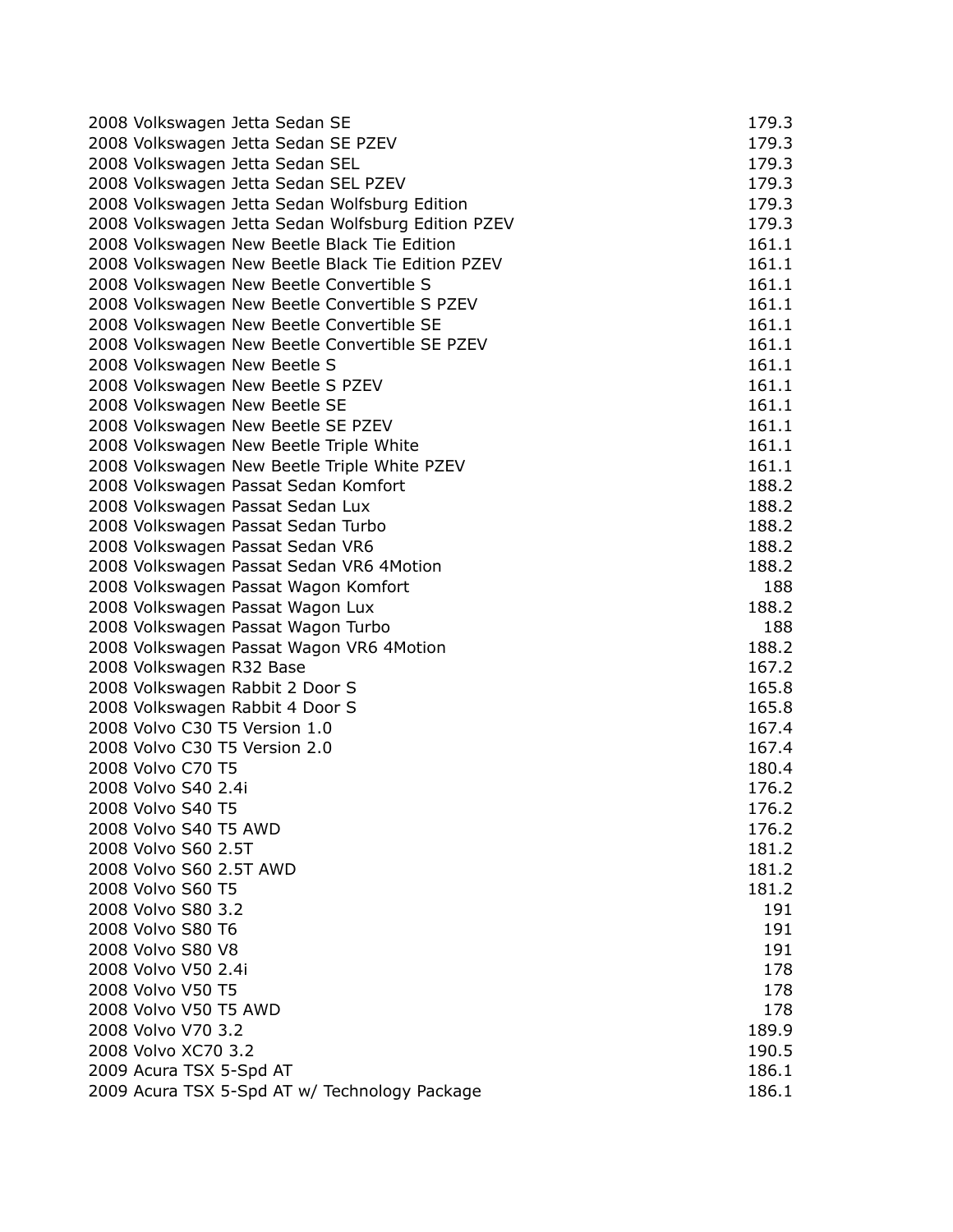| 2009 Acura TSX 6-Spd MT                           | 186.1 |
|---------------------------------------------------|-------|
| 2009 Acura TSX 6-Spd MT w/ Technology Package     | 186.1 |
| 2009 Audi A3 2.0 T                                | 168.7 |
| 2009 Audi A3 2.0 T AWD with DSG                   | 168.7 |
| 2009 Audi A3 2.0 T With DSG                       | 168.7 |
| 2009 Audi A3 3.2 With DSG                         | 168.7 |
| 2009 Audi A4 2.0 T Avant quattro Tiptronic        | 185.2 |
| 2009 Audi A4 2.0 T Sedan FrontTrak Multitronic    | 185.2 |
| 2009 Audi A4 2.0 T Sedan quattro Tiptronic        | 185.2 |
| 2009 Audi A4 2.0T Cabriolet FrontTrak Multitronic | 180   |
| 2009 Audi A4 2.0T Cabriolet FrontTrak Multitronic | 180   |
| 2009 Audi A4 2.0T Cabriolet quattro Tiptronic     | 180   |
| 2009 Audi A4 2.0T Cabriolet quattro Tiptronic     | 180   |
| 2009 Audi A4 3.2 Cabriolet quattro Tiptronic      | 180   |
| 2009 Audi A4 3.2 Sedan quattro Tiptronic          | 185.2 |
| 2009 Audi A5 Coupe                                | 182.1 |
| 2009 Audi A5 Coupe with Tiptronic                 | 182.1 |
| 2009 Audi R8 Coupe quattro                        | 174.5 |
| 2009 Audi R8 Coupe quattro with Auto R tronic     | 174.5 |
| 2009 Audi S4 Cabriolet                            | 180   |
| 2009 Audi S4 Cabriolet with Tiptronic             | 180   |
| 2009 Audi S5 Quattro                              | 182.5 |
| 2009 Audi TT 2.0T quattro with S tronic           | 164.5 |
| 2009 Audi TT 2.0T Roadster quattro with S tronic  | 164.5 |
| 2009 Audi TT 2.0T Roadster with S tronic          | 164.5 |
| 2009 Audi TT 2.0T With S tronic                   | 164.5 |
| 2009 Audi TT 3.2 quattro                          | 164.5 |
| 2009 Audi TT 3.2 quattro with S tronic            | 164.5 |
| 2009 Audi TT 3.2 Roadster quattro                 | 164.5 |
| 2009 Audi TT 3.2 Roadster quattro with S tronic   | 164.5 |
| 2009 BMW 3 Series Sedan 328i                      | 178.2 |
| 2009 BMW 3 Series Sedan 328xi                     | 178.2 |
| 2009 BMW 3 Series Sedan 335i                      | 178.2 |
| 2009 BMW 3 Series Sedan 335xi                     | 178.2 |
| 2009 BMW 5 Series 528i Sedan                      | 191.1 |
| 2009 BMW 5 Series 528xi Sedan                     | 191.1 |
| 2009 BMW 5 Series 535i Sedan                      | 191.1 |
| 2009 BMW 5 Series 535xi Sedan                     | 191.1 |
| 2009 BMW 5 Series 535xi Sports Wagon              | 191.2 |
| 2009 BMW 5 Series 550i Sedan                      | 191.1 |
| 2009 BMW 6 Series 650i Convertible                | 190.2 |
| 2009 BMW 6 Series 650i Coupe                      | 190.2 |
| 2009 Cadillac CTS 3.6L SFI                        | 191.6 |
| 2009 Cadillac CTS 3.6L SFI AWD                    | 191.6 |
| 2009 Cadillac CTS 3.6L SIDI                       | 191.6 |
| 2009 Cadillac CTS 3.6L SIDI AWD                   | 191.6 |
| 2009 Cadillac CTS-V 6.2L SFI                      | 191.6 |
| 2009 Cadillac XLR Platinum Convertible            | 177.7 |
| 2009 Cadillac XLR-V Convertible                   | 177.7 |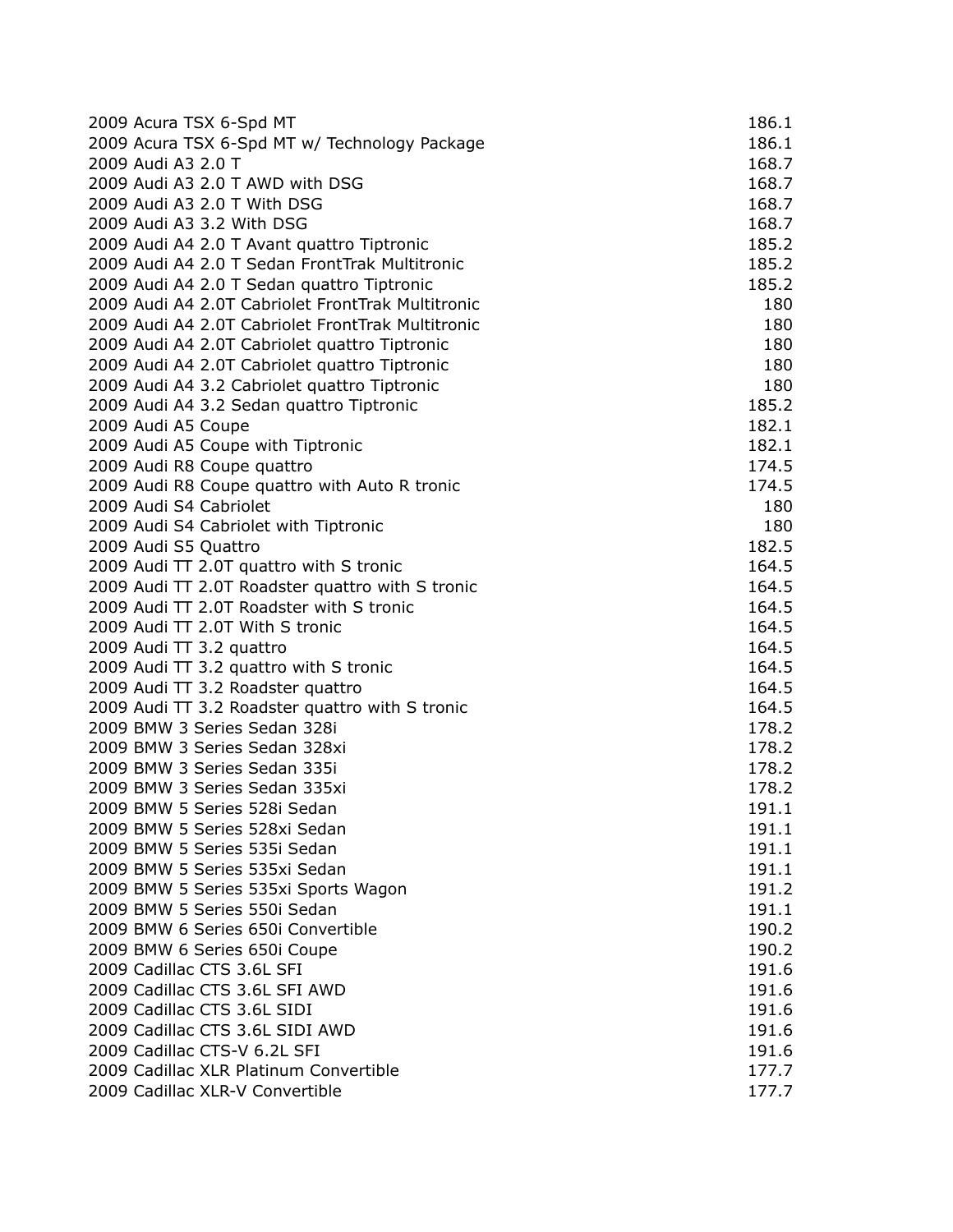| 2009 Chevrolet Aveo LS 4-Door                                        | 169.7 |
|----------------------------------------------------------------------|-------|
| 2009 Chevrolet Aveo LT 4-Door                                        | 169.7 |
| 2009 Chevrolet Aveo LT2 4-Door                                       | 169.7 |
| 2009 Chevrolet Aveo5 LS                                              | 154.3 |
| 2009 Chevrolet Aveo5 LT                                              | 154.3 |
| 2009 Chevrolet Aveo5 LT2                                             | 154.3 |
| 2009 Chevrolet Cobalt LS Coupe                                       | 180.5 |
| 2009 Chevrolet Cobalt LS Sedan                                       | 180.3 |
| 2009 Chevrolet Cobalt LT1 Coupe                                      | 180.5 |
| 2009 Chevrolet Cobalt LT1 Sedan                                      | 180.3 |
| 2009 Chevrolet Cobalt LT2 Coupe                                      | 180.5 |
| 2009 Chevrolet Cobalt LT2 Sedan                                      | 180.3 |
| 2009 Chevrolet Cobalt SS Turbocharged Coupe                          | 180.5 |
| 2009 Chevrolet Cobalt SS Turbocharged Sedan                          | 180.3 |
| 2009 Chevrolet Corvette Convertible LT1                              | 174.6 |
| 2009 Chevrolet Corvette Convertible LT2                              | 174.6 |
| 2009 Chevrolet Corvette Convertible LT3                              | 174.6 |
| 2009 Chevrolet Corvette Convertible LT4                              | 174.6 |
| 2009 Chevrolet Corvette Coupe LT1                                    | 174.6 |
|                                                                      | 174.6 |
| 2009 Chevrolet Corvette Coupe LT2                                    | 174.6 |
| 2009 Chevrolet Corvette Coupe LT3                                    |       |
| 2009 Chevrolet Corvette Coupe LT4<br>2009 Chevrolet Corvette Z06 LZ1 | 174.6 |
|                                                                      | 175.6 |
| 2009 Chevrolet Corvette Z06 LZ2                                      | 175.6 |
| 2009 Chevrolet Corvette Z06 LZ3                                      | 175.6 |
| 2009 Chevrolet Corvette ZR1 ZR-1                                     | 176.2 |
| 2009 Chevrolet Corvette ZR1 ZR-3                                     | 176.2 |
| 2009 Chrysler Sebring Sedan Limited                                  | 190.6 |
| 2009 Chrysler Sebring Sedan LX [Discontinued]                        | 190.6 |
| 2009 Chrysler Sebring Sedan Touring [Discontinued]                   | 190.6 |
| 2009 Dodge Avenger R/T                                               | 190.9 |
| 2009 Dodge Avenger SE [Discontinued]                                 | 190.9 |
| 2009 Dodge Avenger SXT                                               | 190.9 |
| 2009 Dodge Caliber R/T                                               | 173.8 |
| 2009 Dodge Caliber SE                                                | 173.8 |
| 2009 Dodge Caliber SRT4                                              | 173.8 |
| 2009 Dodge Caliber SXT                                               | 173.8 |
| 2009 Dodge Viper SRT-10 Convertible                                  | 175.6 |
| 2009 Dodge Viper SRT-10 Coupe                                        | 175.6 |
| 2009 Ford Focus S Sedan                                              | 175   |
| 2009 Ford Focus SE Coupe                                             | 175   |
| 2009 Ford Focus SE Sedan                                             | 175   |
| 2009 Ford Focus SEL Sedan                                            | 175   |
| 2009 Ford Focus SES Coupe                                            | 175   |
| 2009 Ford Focus SES Sedan                                            | 175   |
| 2009 Ford Fusion I4 S                                                | 190.2 |
| 2009 Ford Fusion I4 SE                                               | 190.2 |
| 2009 Ford Fusion I4 SEL                                              | 190.2 |
| 2009 Ford Fusion V6 SE                                               | 190.2 |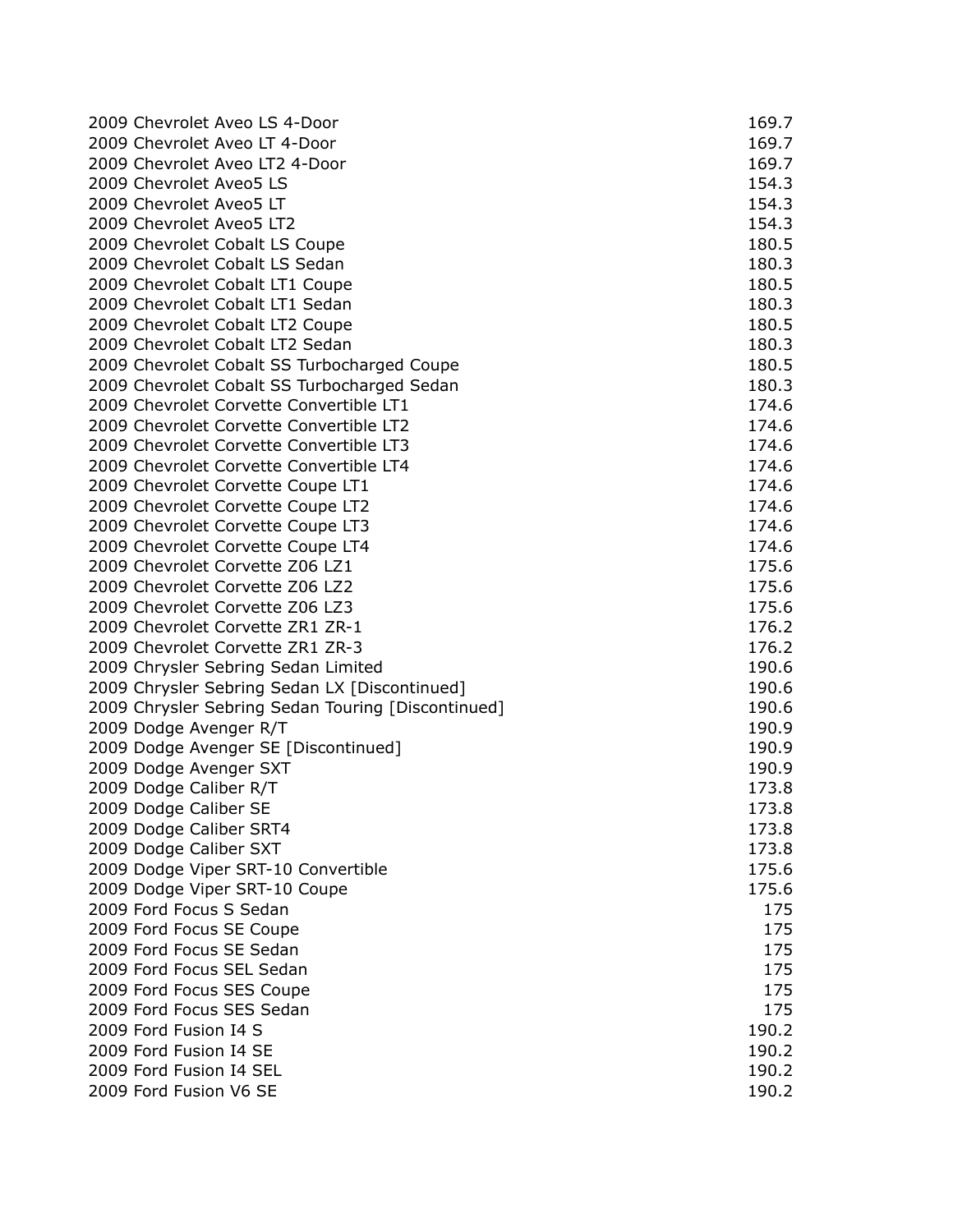| 2009 Ford Fusion V6 SE AWD                                     | 190.2 |
|----------------------------------------------------------------|-------|
| 2009 Ford Fusion V6 SEL                                        | 190.2 |
| 2009 Ford Fusion V6 SEL AWD                                    | 190.2 |
| 2009 Ford Mustang GT Convertible                               | 188   |
| 2009 Ford Mustang GT Coupe                                     | 187.6 |
| 2009 Ford Mustang GT Premium Convertible                       | 188   |
| 2009 Ford Mustang GT Premium Coupe                             | 187.6 |
| 2009 Ford Mustang V6 Convertible                               | 188   |
| 2009 Ford Mustang V6 Coupe                                     | 187.6 |
| 2009 Ford Mustang V6 Premium Convertible                       | 188   |
| 2009 Ford Mustang V6 Premium Coupe                             | 187.6 |
| 2009 Ford Shelby GT500 Convertible                             | 187.6 |
| 2009 Ford Shelby GT500 Coupe                                   | 187.6 |
| 2009 Honda Accord Coupe EX 5-Spd AT                            | 190.9 |
| 2009 Honda Accord Coupe EX 5-Spd MT                            | 190.9 |
| 2009 Honda Accord Coupe EX-L 5-Spd AT                          | 190.9 |
| 2009 Honda Accord Coupe EX-L 5-Spd AT w/ Navigation System     | 190.9 |
| 2009 Honda Accord Coupe EX-L 5-Spd MT                          | 190.9 |
| 2009 Honda Accord Coupe EX-L 5-Spd MT w/ Navigation System     | 190.9 |
| 2009 Honda Accord Coupe EX-L V-6 5-Spd AT                      | 190.9 |
| 2009 Honda Accord Coupe EX-L V-6 5-Spd AT w/ Navigation System | 190.9 |
| 2009 Honda Accord Coupe EX-L V-6 6-Spd MT                      | 190.9 |
| 2009 Honda Accord Coupe EX-L V-6 6-Spd MT w/ Navigation System | 190.9 |
| 2009 Honda Accord Coupe LX-S 5-Spd AT                          | 190.9 |
| 2009 Honda Accord Coupe LX-S 5-Spd MT                          | 190.9 |
| 2009 Honda Civic Coupe DX 5-Spd AT                             | 175.5 |
| 2009 Honda Civic Coupe DX 5-Spd MT                             | 175.5 |
| 2009 Honda Civic Coupe EX 5-Spd AT                             | 175.5 |
| 2009 Honda Civic Coupe EX 5-Spd AT w/ Navigation System        | 175.5 |
| 2009 Honda Civic Coupe EX 5-Spd MT                             | 175.5 |
| 2009 Honda Civic Coupe EX 5-Spd MT w/ Navigation System        | 175.5 |
| 2009 Honda Civic Coupe EX-L 5-Spd AT                           | 175.5 |
| 2009 Honda Civic Coupe EX-L 5-Spd AT w/ Navigation System      | 175.5 |
| 2009 Honda Civic Coupe EX-L 5-Spd MT                           | 175.5 |
| 2009 Honda Civic Coupe EX-L 5-Spd MT w/ Navigation System      | 175.5 |
| 2009 Honda Civic Coupe LX 5-Spd AT                             | 175.5 |
| 2009 Honda Civic Coupe LX 5-Spd MT                             | 175.5 |
| 2009 Honda Civic GX 5-Spd AT [Limited Availability]            | 177.3 |
| 2009 Honda Civic Hybrid CVT AT-PZEV                            | 177.3 |
| 2009 Honda Civic Hybrid CVT AT-PZEV w/ Leather                 | 177.3 |
| 2009 Honda Civic Hybrid CVT AT-PZEV w/ Leather and Navigation  | 177.3 |
| 2009 Honda Civic Hybrid CVT AT-PZEV w/ Navigation              | 177.3 |
| 2009 Honda Civic Sedan DX 5-Spd AT                             | 177.3 |
| 2009 Honda Civic Sedan DX 5-Spd MT                             | 177.3 |
| 2009 Honda Civic Sedan DX-VP 5-Spd AT                          | 177.3 |
| 2009 Honda Civic Sedan DX-VP 5-Spd MT                          | 177.3 |
| 2009 Honda Civic Sedan EX 5-Spd AT                             | 177.3 |
| 2009 Honda Civic Sedan EX 5-Spd AT w/ Navigation System        | 177.3 |
| 2009 Honda Civic Sedan EX 5-Spd MT                             | 177.3 |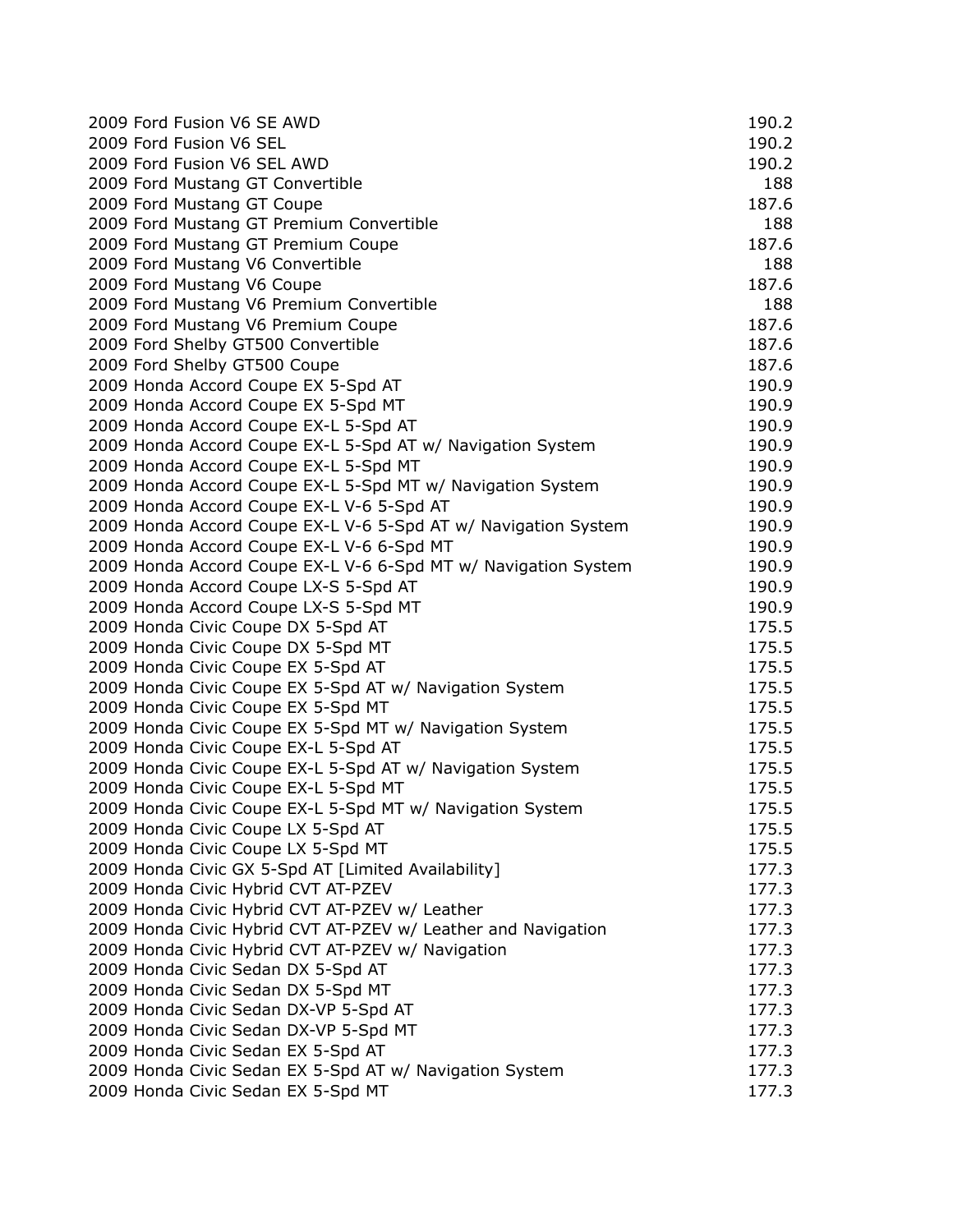| 2009 Honda Civic Sedan EX 5-Spd MT w/ Navigation System         | 177.3 |
|-----------------------------------------------------------------|-------|
| 2009 Honda Civic Sedan EX-L 5-Spd AT                            | 177.3 |
| 2009 Honda Civic Sedan EX-L 5-Spd AT w/ Navigation System       | 177.3 |
| 2009 Honda Civic Sedan EX-L 5-Spd MT                            | 177.3 |
| 2009 Honda Civic Sedan EX-L 5-Spd MT w/ Navigation System       | 177.3 |
| 2009 Honda Civic Sedan LX 5-Spd AT                              | 177.3 |
| 2009 Honda Civic Sedan LX 5-Spd MT                              | 177.3 |
| 2009 Honda Civic Sedan LX-S 5-Spd AT                            | 177.3 |
| 2009 Honda Civic Sedan LX-S 5-Spd MT                            | 177.3 |
| 2009 Honda Civic Si Coupe 6-Spd MT                              | 175.5 |
| 2009 Honda Civic Si Coupe 6-Spd MT w/ Nav                       | 175.5 |
| 2009 Honda Civic Si Coupe 6-Spd MT w/ Nav and Performance Tires | 175.5 |
| 2009 Honda Civic Si Coupe 6-Spd MT w/ Performance Tires         | 175.5 |
| 2009 Honda Civic Si Sedan 6-Spd MT                              | 177.3 |
| 2009 Honda Civic Si Sedan 6-Spd MT w/ Nav                       | 177.3 |
| 2009 Honda Civic Si Sedan 6-Spd MT w/ Nav and Performance Tires | 177.3 |
| 2009 Honda Civic Si Sedan 6-Spd MT w/ Performance Tires         | 177.3 |
| 2009 Honda Fit 5-Spd AT                                         | 161.6 |
| 2009 Honda Fit 5-Spd MT                                         | 161.6 |
| 2009 Honda Fit Sport 5-Spd AT                                   | 161.6 |
| 2009 Honda Fit Sport 5-Spd AT w/ Navigation System              | 161.6 |
|                                                                 | 161.6 |
| 2009 Honda Fit Sport 5-Spd MT                                   | 161.6 |
| 2009 Honda Fit Sport 5-Spd MT w/ Navigation System              |       |
| 2009 Honda S2000 6-Spd MT                                       | 162.2 |
| 2009 Honda S2000 6-Spd MT                                       | 162.2 |
| 2009 Honda S2000 CR 6-Spd MT                                    | 162.2 |
| 2009 Honda S2000 CR A/C 6-Spd MT                                | 162.2 |
| 2009 Hyundai Accent GLS 4-Door                                  | 168.5 |
| 2009 Hyundai Accent GS 3-Door                                   | 159.3 |
| 2009 Hyundai Accent SE 3-Door                                   | 159.3 |
| 2009 Hyundai Elantra GLS                                        | 177.4 |
| 2009 Hyundai Elantra SE                                         | 177.4 |
| 2009 Hyundai Sonata GLS                                         | 188.9 |
| 2009 Hyundai Sonata GLS V6                                      | 188.9 |
| 2009 Hyundai Sonata Limited                                     | 188.9 |
| 2009 Hyundai Sonata Limited V6                                  | 188.9 |
| 2009 Infiniti G37 Coupe Base                                    | 183.1 |
| 2009 Infiniti G37 Coupe Journey                                 | 183.1 |
| 2009 Infiniti G37 Coupe Sport 6MT                               | 183.1 |
| 2009 Infiniti G37 Coupe xAWD                                    | 183.1 |
| 2009 Infiniti G37 Sedan Base                                    | 187   |
| 2009 Infiniti G37 Sedan Journey                                 | 187   |
| 2009 Infiniti G37 Sedan Sport 6MT                               | 187   |
| 2009 Infiniti G37 Sedan xAWD                                    | 187   |
| 2009 Jaguar XK-Series XK Convertible                            | 188.6 |
| 2009 Jaguar XK-Series XK Coupe                                  | 188.6 |
| 2009 Jaguar XK-Series XKR Convertible                           | 188.6 |
| 2009 Jaguar XK-Series XKR Coupe                                 | 188.6 |
| 2009 Kia Spectra EX                                             | 177.2 |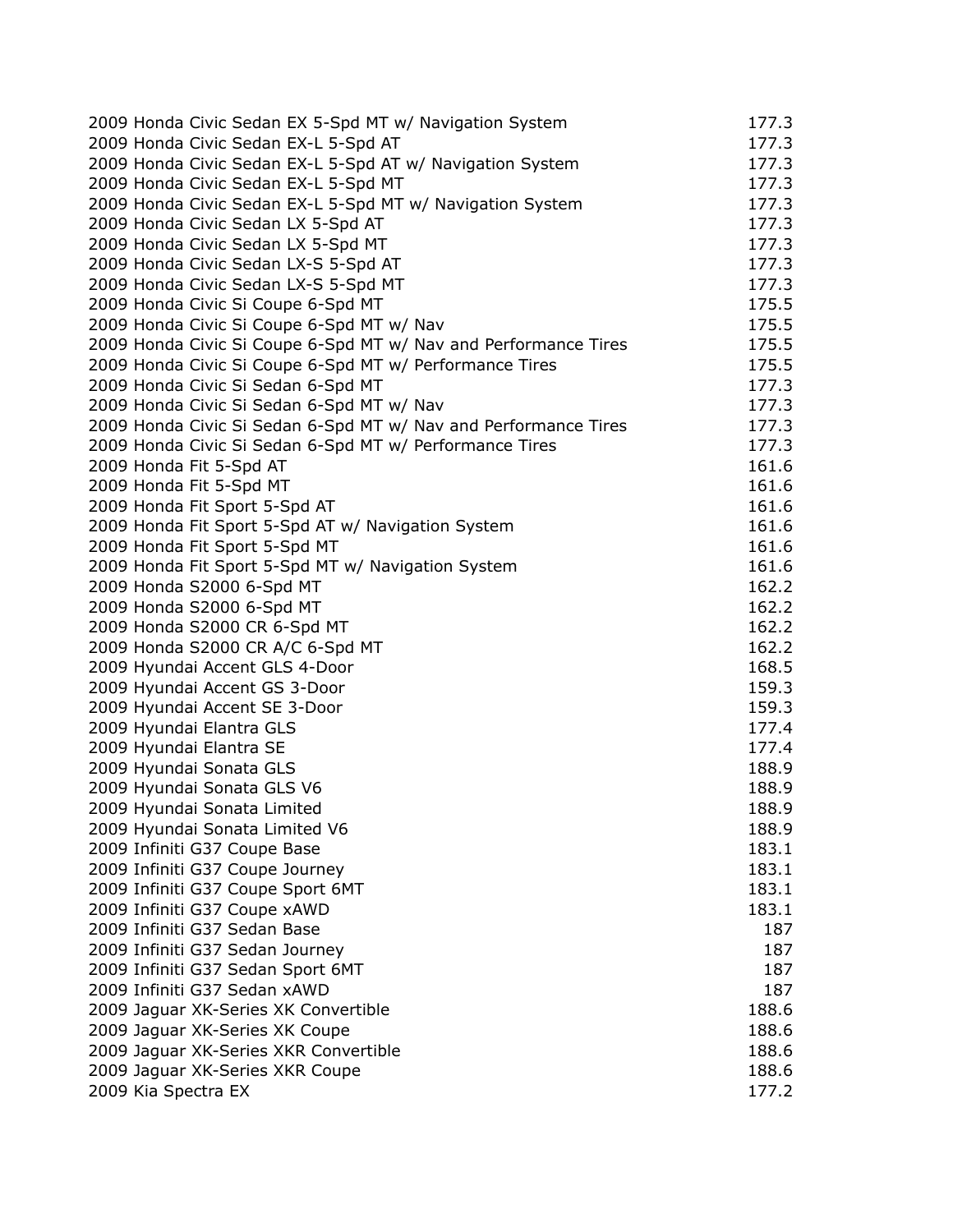| 2009 Kia Spectra LX                                       | 177.2 |
|-----------------------------------------------------------|-------|
| 2009 Kia Spectra SX                                       | 177.6 |
| 2009 Kia Spectra5 SX                                      | 171.3 |
| 2009 Lamborghini Gallardo LP560-4 Coupe                   | 171.1 |
| 2009 Lamborghini Gallardo LP560-4 Coupe                   | 171.1 |
| 2009 Lexus ES 350 Sedan                                   | 191.1 |
| 2009 Lexus GS 350 AWD                                     | 190   |
| 2009 Lexus GS 350 Sedan                                   | 190   |
| 2009 Lexus GS 450h Sedan                                  | 190   |
| 2009 Lexus GS 460 Sedan                                   | 190   |
| 2009 Lexus IS 250 6-Speed Manual                          | 180.3 |
| 2009 Lexus IS 250 6-Speed Sequential                      | 180.3 |
| 2009 Lexus IS 250 6-Speed Sequential with All Wheel Drive | 180.3 |
| 2009 Lexus IS 350 6-Speed Sequential                      | 180.3 |
| 2009 Lexus IS F 8-Speed Direct                            | 183.5 |
| 2009 Lexus SC 430 Convertible                             | 178.5 |
| 2009 Lincoln MKZ AWD                                      | 190.5 |
| 2009 Lincoln MKZ FWD                                      | 190.5 |
| 2009 Mazda MAZDA3 i Sport 4-Door                          | 177.4 |
| 2009 Mazda MAZDA3 i Touring Value 4-Door                  | 177.4 |
| 2009 Mazda MAZDA3 s Grand Touring 4-Door                  | 177.6 |
| 2009 Mazda MAZDA3 s Grand Touring 5-Door                  | 176.8 |
| 2009 Mazda MAZDA3 s Sport 4-Door                          | 177.6 |
| 2009 Mazda MAZDA3 s Sport 5-Door                          | 176.8 |
| 2009 Mazda MAZDA3 s Touring 4-Door                        | 177.6 |
| 2009 Mazda MAZDA3 s Touring 5-Door                        | 176.8 |
| 2009 Mazda MAZDASPEED3 Grand Touring 5-Door               | 176.8 |
| 2009 Mazda MAZDASPEED3 Sport 5-Door                       | 176.8 |
| 2009 Mazda RX-8 Grand Touring                             | 175.6 |
| 2009 Mazda RX-8 R3                                        | 175.6 |
| 2009 Mazda RX-8 Sport                                     | 175.6 |
| 2009 Mazda RX-8 Touring                                   | 175.6 |
| 2009 Mercedes-Benz C-Class C300 4MATIC Luxury Sedan       | 182.3 |
| 2009 Mercedes-Benz C-Class C300 4MATIC Sport Sedan        | 182.3 |
| 2009 Mercedes-Benz C-Class C300 Luxury Sedan              | 182.3 |
| 2009 Mercedes-Benz C-Class C300 Sport Sedan               | 182.3 |
| 2009 Mercedes-Benz C-Class C350 Sport Sedan               | 182.3 |
| 2009 Mercedes-Benz C-Class C63 AMG Sport Sedan            | 186.1 |
| 2009 Mercedes-Benz CLK-Class CLK350 Cabriolet             | 183.2 |
| 2009 Mercedes-Benz CLK-Class CLK350 Coupe                 | 183.2 |
| 2009 Mercedes-Benz CLK-Class CLK550 Cabriolet             | 183.2 |
| 2009 Mercedes-Benz CLK-Class CLK550 Coupe                 | 183.2 |
| 2009 Mercedes-Benz E-Class E320 BlueTEC Sedan             | 191   |
| 2009 Mercedes-Benz E-Class E350 4MATIC Sedan              | 191   |
| 2009 Mercedes-Benz E-Class E350 Luxury Sedan              | 191   |
| 2009 Mercedes-Benz E-Class E550 4MATIC Sedan              | 191   |
| 2009 Mercedes-Benz E-Class E550 Sport Sedan               | 191   |
| 2009 Mercedes-Benz E-Class E63 AMG Sedan                  | 191   |
| 2009 Mercedes-Benz SL-Class SL550 Roadster                | 178.5 |
|                                                           |       |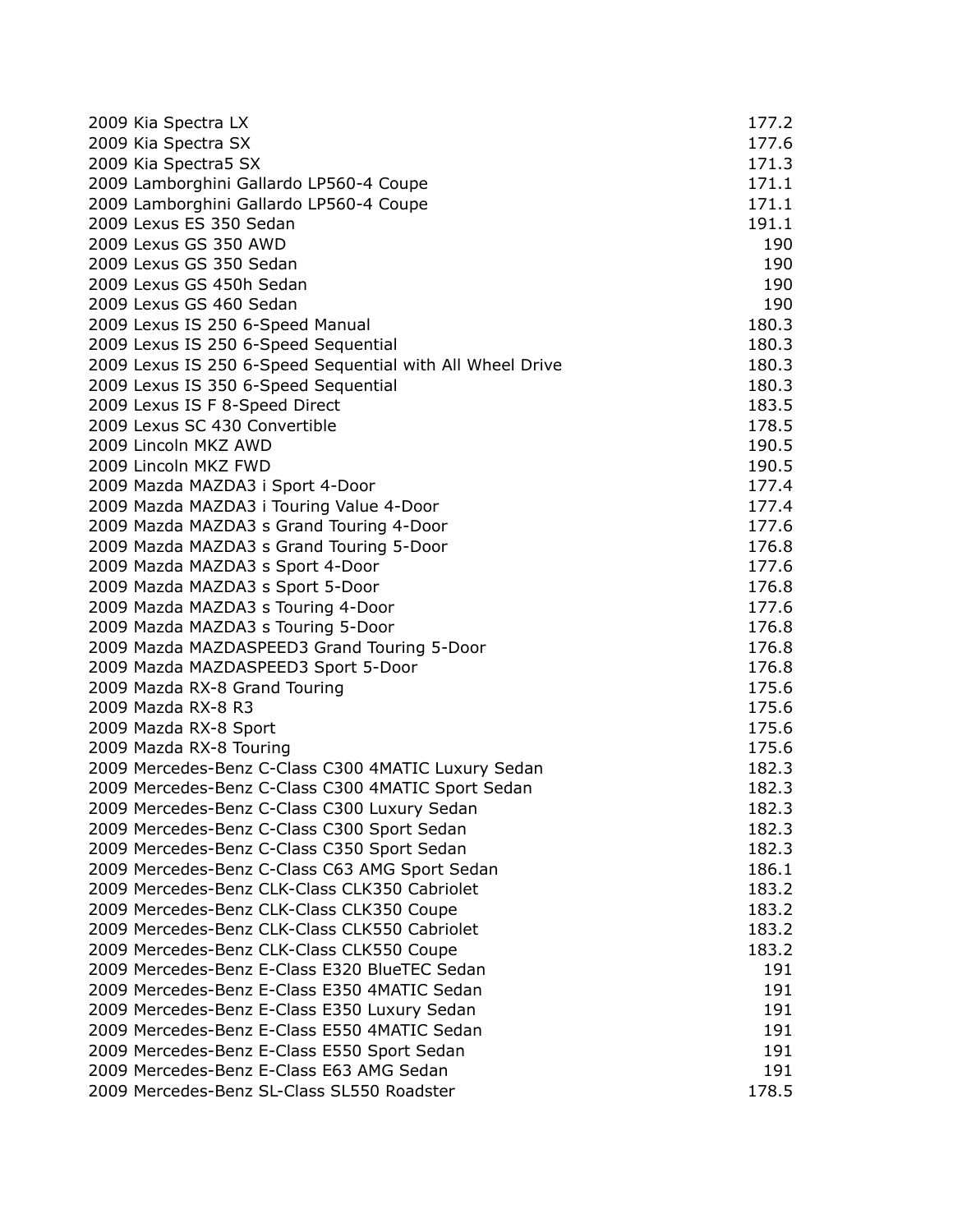| 2009 Mercedes-Benz SL-Class SL600 Roadster      | 178.5 |
|-------------------------------------------------|-------|
| 2009 Mercedes-Benz SL-Class SL63 AMG Roadster   | 178.5 |
| 2009 Mercedes-Benz SL-Class SL65 AMG Roadster   | 178.5 |
| 2009 Mercedes-Benz SL-Class SL65 AMG Roadster   | 178.5 |
| 2009 Mercedes-Benz SLK-Class SLK300 Roadster    | 161.5 |
| 2009 Mercedes-Benz SLK-Class SLK300 Roadster    | 161.5 |
| 2009 Mercedes-Benz SLK-Class SLK350 Roadster    | 161.5 |
| 2009 Mercedes-Benz SLK-Class SLK55 AMG Roadster | 161.4 |
| 2009 Mercedes-Benz SLR McLaren Roadster         | 183.3 |
| 2009 Mercury Milan I4                           | 191.4 |
| 2009 Mercury Milan I4 Premier                   | 191.4 |
| 2009 Mercury Milan V6                           | 191.4 |
| 2009 Mercury Milan V6 AWD                       | 191.4 |
| 2009 Mercury Milan V6 Premier                   | 191.4 |
| 2009 Mercury Milan V6 Premier AWD               | 191.4 |
| 2009 MINI Cooper Clubman Base                   | 155   |
| 2009 MINI Cooper Clubman John Cooper Works      | 155.8 |
| 2009 MINI Cooper Clubman S                      | 155.8 |
| 2009 MINI Cooper Hardtop Base                   | 145.6 |
| 2009 MINI Cooper Hardtop John Cooper Works      | 146.2 |
| 2009 MINI Cooper Hardtop S                      | 146.2 |
| 2009 Mitsubishi Eclipse GS                      | 180.4 |
| 2009 Mitsubishi Eclipse GT                      | 180.4 |
| 2009 Mitsubishi Eclipse Spyder GS               | 180.4 |
| 2009 Mitsubishi Eclipse Spyder GT               | 180.4 |
| 2009 Mitsubishi Eclipse Spyder GT               | 180.4 |
| 2009 Mitsubishi Galant ES                       | 191.1 |
| 2009 Mitsubishi Galant Ralliart                 | 191.1 |
| 2009 Mitsubishi Galant Sport Edition            | 191.1 |
| 2009 Mitsubishi Galant Sport V6                 | 191.1 |
| 2009 Mitsubishi Lancer DE                       | 180   |
| 2009 Mitsubishi Lancer ES                       | 180   |
| 2009 Mitsubishi Lancer ES Sport                 | 180   |
| 2009 Mitsubishi Lancer GTS                      | 180   |
| 2009 Mitsubishi Lancer Ralliart                 | 180   |
| 2009 Nissan 350Z Roadster Enthusiast            | 169.8 |
| 2009 Nissan 350Z Roadster Grand Touring         | 169.8 |
| 2009 Nissan 350Z Roadster Touring               | 169.8 |
| 2009 Nissan Altima 2.5                          | 189.8 |
| 2009 Nissan Altima 2.5 S                        | 189.8 |
| 2009 Nissan Altima 3.5 SE                       | 189.8 |
| 2009 Nissan Altima 3.5 SL                       | 189.8 |
| 2009 Nissan Altima Coupe 2.5 S                  | 182.5 |
| 2009 Nissan Altima Coupe 3.5 SE                 | 182.5 |
| 2009 Nissan Altima Hybrid HEV                   | 189.8 |
| 2009 Nissan GT-R Coupe                          | 183.3 |
| 2009 Nissan GT-R Premium Coupe                  | 183.3 |
| 2009 Nissan Maxima S                            | 190.6 |
| 2009 Nissan Maxima SV                           | 190.6 |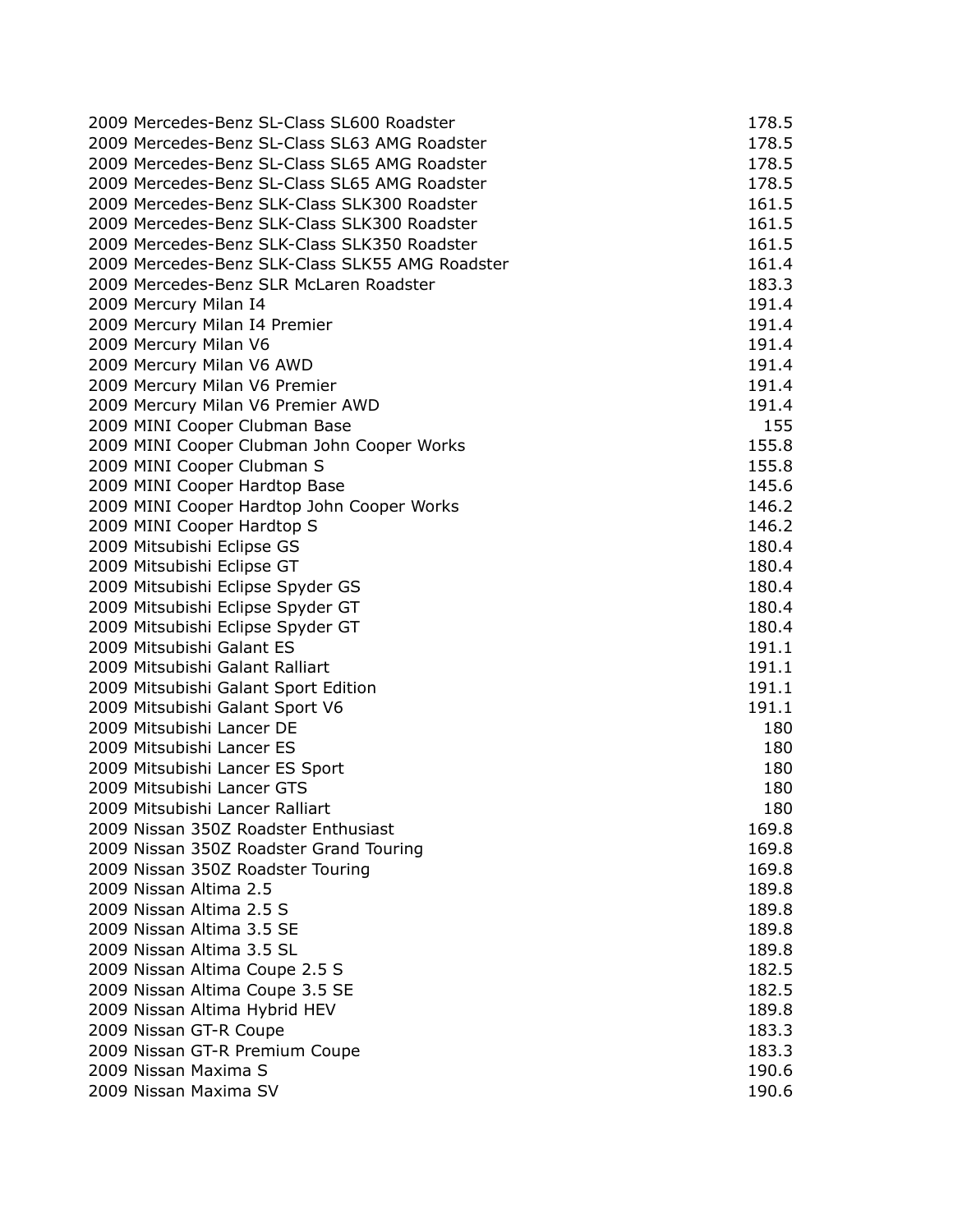| 2009 Nissan Sentra 2.0                 | 179.8 |
|----------------------------------------|-------|
| 2009 Nissan Sentra 2.0 S               | 179.8 |
| 2009 Nissan Sentra 2.0 SL              | 179.8 |
| 2009 Nissan Sentra SE-R                | 180.1 |
| 2009 Nissan Sentra SE-R Spec-V         | 180.1 |
| 2009 Nissan Versa Hatchback 1.8 S      | 169.1 |
| 2009 Nissan Versa Hatchback 1.8 SL     | 169.1 |
| 2009 Nissan Versa Sedan 1.6            | 176   |
| 2009 Nissan Versa Sedan 1.6 Base       | 176   |
| 2009 Nissan Versa Sedan 1.8 S          | 176   |
| 2009 Nissan Versa Sedan 1.8 SL         | 176   |
| 2009 Pontiac G3 Base                   | 155   |
| 2009 Pontiac G5 Coupe                  | 179.8 |
| 2009 Pontiac G5 GT Coupe               | 179.8 |
| 2009 Pontiac G6 GT Convertible         | 189.1 |
| 2009 Pontiac G6 GT Coupe               | 189.1 |
| 2009 Pontiac G6 GT Sedan               | 189   |
| 2009 Pontiac G6 GXP Coupe              | 189.1 |
| 2009 Pontiac G6 GXP Sedan              | 189   |
| 2009 Pontiac G6 Sedan                  | 189   |
| 2009 Pontiac Solstice Convertible      | 157.2 |
| 2009 Pontiac Solstice GXP Convertible  | 157.2 |
| 2009 Pontiac Solstice Street Edition   | 157.2 |
| 2009 Pontiac Vibe 1.8L                 | 171.1 |
| 2009 Pontiac Vibe 2.4L                 | 171.1 |
| 2009 Pontiac Vibe AWD                  | 171.1 |
| 2009 Pontiac Vibe GT                   | 172.1 |
| 2009 Porsche 911 Carrera 4 Cabriolet   | 174.3 |
| 2009 Porsche 911 Carrera 4 Coupe       | 175.6 |
| 2009 Porsche 911 Carrera 4 S Cabriolet | 174.3 |
| 2009 Porsche 911 Carrera 4 S Coupe     | 175.6 |
| 2009 Porsche 911 Carrera Cabriolet     | 175.6 |
| 2009 Porsche 911 Carrera Coupe         | 175.6 |
| 2009 Porsche 911 Carrera S Cabriolet   | 175.6 |
| 2009 Porsche 911 Carrera S Coupe       | 175.6 |
| 2009 Porsche 911 Targa 4               | 175.6 |
| 2009 Porsche 911 Targa 4S              | 175.6 |
| 2009 Porsche 911 Turbo Cabriolet       | 176.3 |
| 2009 Porsche 911 Turbo Coupe           | 176.3 |
| 2009 Porsche Boxster Convertible       | 171.6 |
| 2009 Porsche Boxster S                 | 171.6 |
| 2009 Porsche Cayman Base               | 172.1 |
| 2009 Porsche Cayman S                  | 172.1 |
| 2009 Porsche GT3 Coupe                 | 176.3 |
| 2009 Porsche GT3 RS                    | 176.9 |
| 2009 Saab 9-3 Convertible 2.0T Comfort | 182.9 |
| 2009 Saab 9-3 Convertible 2.0T Sport   | 182.9 |
| 2009 Saab 9-3 Convertible 2.0T Touring | 182.9 |
| 2009 Saab 9-3 Convertible Aero         | 182.9 |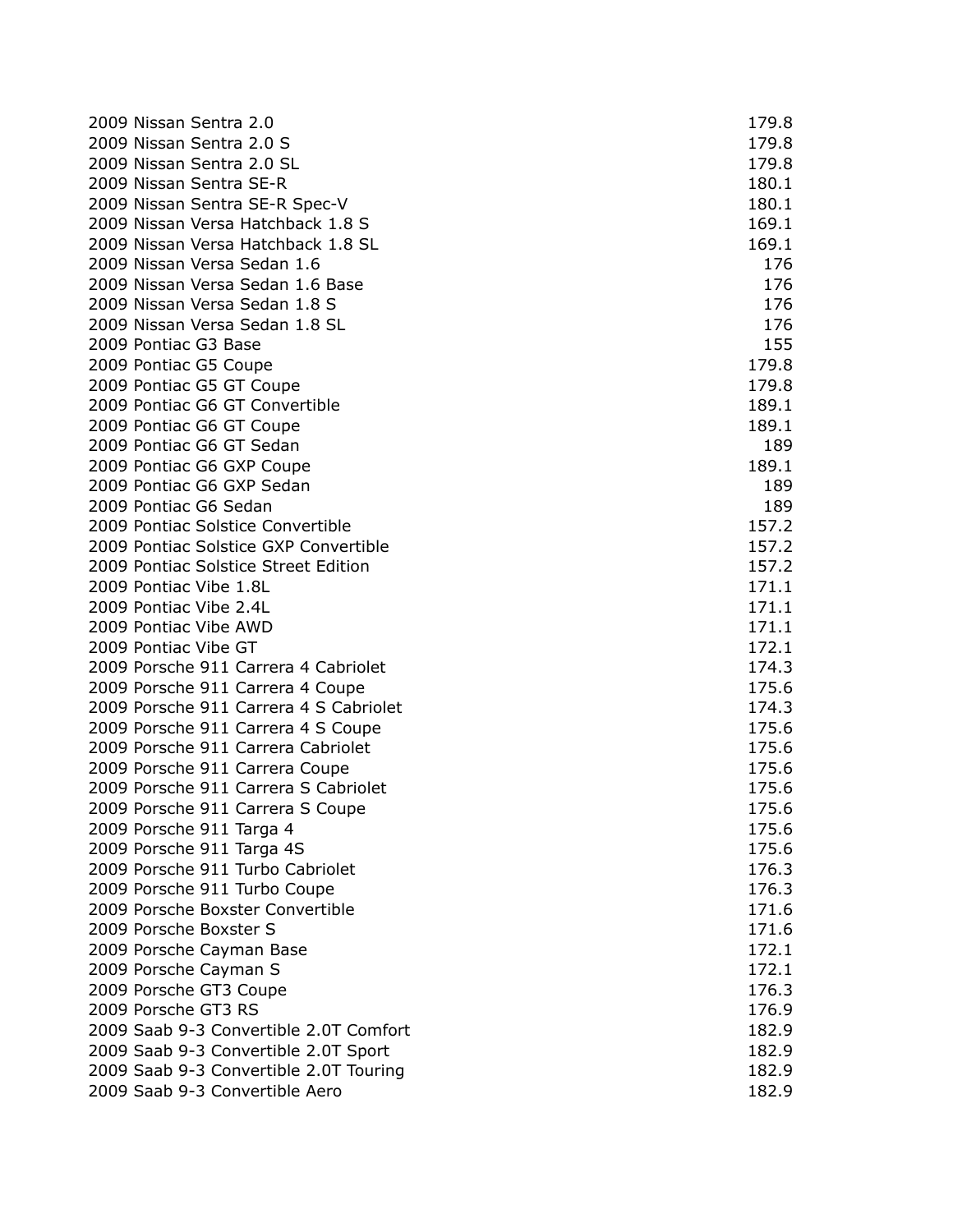| 2009 Saab 9-3 Sport Sedan 2.0T Comfort                     | 182.9 |
|------------------------------------------------------------|-------|
| 2009 Saab 9-3 Sport Sedan 2.0T Sport                       | 182.9 |
| 2009 Saab 9-3 Sport Sedan 2.0T Touring                     | 182.9 |
| 2009 Saab 9-3 Sport Sedan 2.0T XWD                         | 182.9 |
| 2009 Saab 9-3 Sport Sedan Aero                             | 182.9 |
| 2009 Saab 9-3 SportCombi 2.0T Comfort                      | 183.2 |
| 2009 Saab 9-3 SportCombi 2.0T Sport                        | 183.2 |
| 2009 Saab 9-3 SportCombi 2.0T Touring                      | 183.2 |
| 2009 Saab 9-3 SportCombi 2.0T XWD                          | 183.2 |
| 2009 Saab 9-3 SportCombi Aero                              | 183.2 |
| 2009 Saab 9-5 Sedan 2.3T                                   | 190.4 |
| 2009 Saab 9-5 Sedan Aero                                   | 190.4 |
| 2009 Saab 9-5 Sedan Griffin                                | 190.4 |
| 2009 Saab 9-5 SportCombi 2.3T                              | 190.6 |
| 2009 Saab 9-5 SportCombi Aero                              | 190.6 |
| 2009 Saab 9-5 SportCombi Griffin                           | 190.6 |
| 2009 Saturn ASTRA XE Sedan                                 | 170.5 |
|                                                            | 170.5 |
| 2009 Saturn ASTRA XR Coupe<br>2009 Saturn ASTRA XR Sedan   | 170.5 |
|                                                            |       |
| 2009 Saturn AURA Hybrid Sedan<br>2009 Saturn AURA XE Sedan | 190.9 |
|                                                            | 190.9 |
| 2009 Saturn AURA XR Sedan                                  | 190.9 |
| 2009 Saturn AURA XR V6 Sedan                               | 190.9 |
| 2009 Saturn SKY Red Line                                   | 161.1 |
| 2009 Saturn SKY Red Line Ruby Red Special Edition          | 161.1 |
| 2009 Saturn SKY Roadster                                   | 161.1 |
| 2009 Saturn SKY Ruby Red Special Edition                   | 161.1 |
| 2009 Scion tC Sport Coupe                                  | 174   |
| 2009 Scion xB 5-Door Wagon                                 | 167.3 |
| 2009 Scion xD 5-Door Wagon                                 | 154.7 |
| 2009 Subaru Impreza 2.5GT 4-Door                           | 180.3 |
| 2009 Subaru Impreza 2.5GT 5-Door                           | 173.8 |
| 2009 Subaru Impreza 2.5i 4-Door                            | 180.3 |
| 2009 Subaru Impreza 2.5i 5-Door                            | 173.8 |
| 2009 Subaru Impreza 2.5i Premium 4-Door                    | 180.3 |
| 2009 Subaru Impreza 2.5i Premium 5-Door                    | 173.8 |
| 2009 Subaru Impreza WRX 4-Door                             | 180.3 |
| 2009 Subaru Impreza WRX 5-Door                             | 173.8 |
| 2009 Subaru Impreza WRX Premium 4-Door                     | 180.3 |
| 2009 Subaru Impreza WRX Premium 5-Door                     | 173.8 |
| 2009 Subaru Impreza WRX STI                                | 173.8 |
| 2009 Subaru Legacy 2.5GT Limited                           | 185   |
| 2009 Subaru Legacy 2.5GT spec.B                            | 185   |
| 2009 Subaru Legacy 2.5i                                    | 185   |
| 2009 Subaru Legacy 2.5i Limited                            | 185   |
| 2009 Subaru Legacy 2.5i Special Edition                    | 185   |
| 2009 Subaru Legacy 3.0R                                    | 185   |
| 2009 Subaru Legacy 3.0R Limited                            | 185   |
| 2009 Suzuki SX4 Crossover Base AWD                         | 162.8 |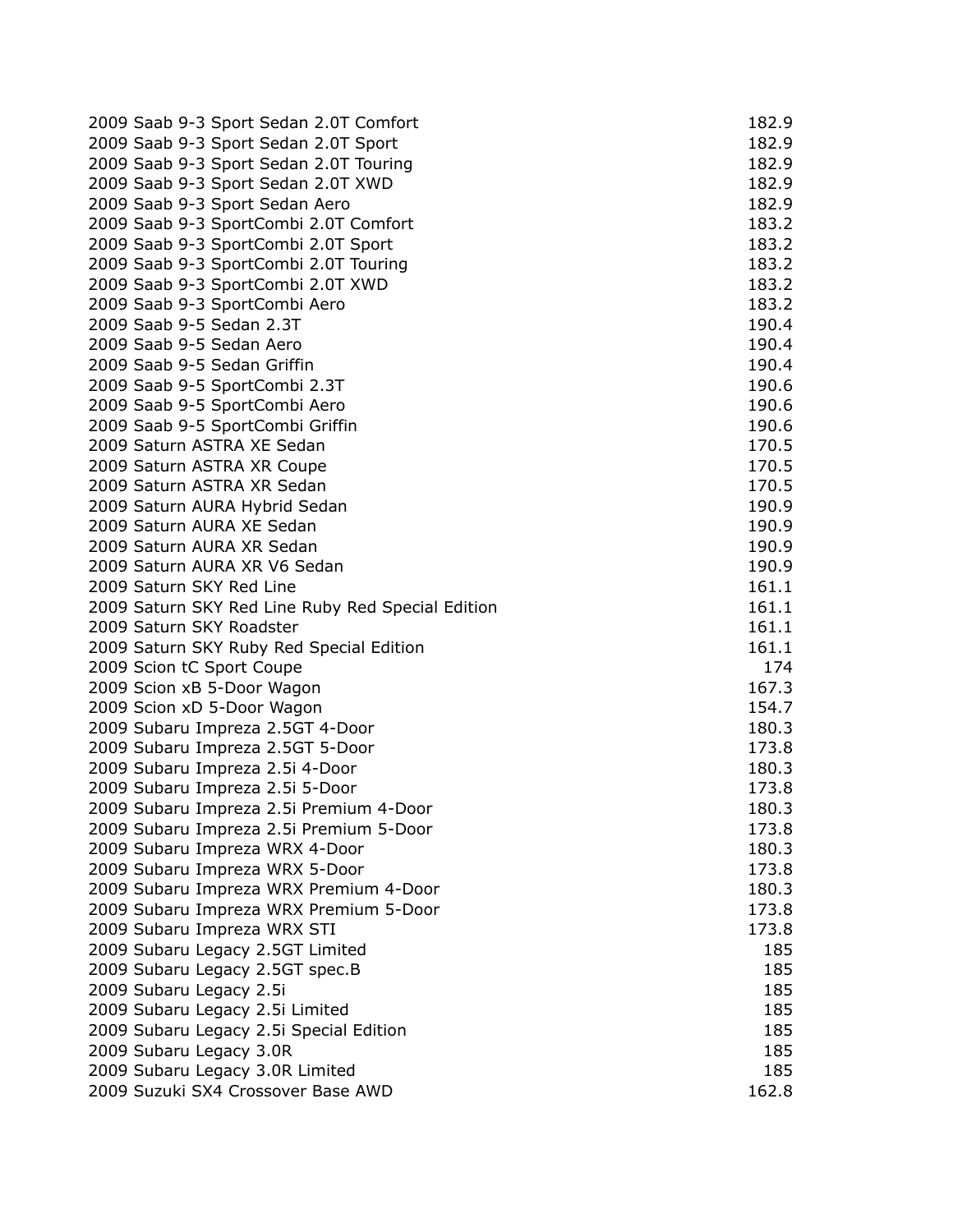| 2009 Suzuki SX4 Crossover Base FWD       | 162.8 |
|------------------------------------------|-------|
| 2009 Suzuki SX4 Crossover Technology AWD | 162.8 |
| 2009 Suzuki SX4 Crossover Technology FWD | 162.8 |
| 2009 Suzuki SX4 Crossover Touring AWD    | 162.8 |
| 2009 Suzuki SX4 Sedan                    | 177.6 |
| 2009 Suzuki SX4 Sedan LE                 | 177.6 |
| 2009 Suzuki SX4 Sedan LE Popular         | 177.6 |
| 2009 Suzuki SX4 Sport                    | 177.6 |
| 2009 Suzuki SX4 Sport Technology         | 177.6 |
| 2009 Suzuki SX4 Sport Touring            | 177.6 |
| 2009 Tesla Roadster Convertible          | 155.4 |
| 2009 Tesla Roadster Convertible          | 155.4 |
| 2009 Toyota Camry Camry Grade 5-Spd AT   | 189.2 |
| 2009 Toyota Camry Camry Grade 5-Spd MT   | 189.2 |
| 2009 Toyota Camry Hybrid 4-Door Sedan    | 189.2 |
| 2009 Toyota Camry LE 5-Spd AT            | 189.2 |
| 2009 Toyota Camry LE 5-Spd MT            | 189.2 |
| 2009 Toyota Camry LE V6 6-Spd AT         | 189.2 |
| 2009 Toyota Camry SE 5-Spd AT            | 189.2 |
| 2009 Toyota Camry SE 5-Spd MT            | 189.2 |
| 2009 Toyota Camry SE V6 6-Spd AT         | 189.2 |
| 2009 Toyota Camry XLE 5-Spd AT           | 189.2 |
| 2009 Toyota Camry XLE V6 6-Spd AT        | 189.2 |
| 2009 Toyota Corolla Base 4-Spd AT        | 178.7 |
| 2009 Toyota Corolla Base 5-Spd MT        | 178.7 |
| 2009 Toyota Corolla LE 4-Spd AT          | 178.7 |
| 2009 Toyota Corolla S 4-Spd AT           | 178.7 |
| 2009 Toyota Corolla S 5-Spd MT           | 178.7 |
| 2009 Toyota Corolla XLE 4-Spd AT         | 178.7 |
| 2009 Toyota Corolla XRS 5-Spd AT         | 178.7 |
| 2009 Toyota Corolla XRS 5-Spd MT         | 178.7 |
| 2009 Toyota Matrix Base 4-Spd AT         | 171.9 |
| 2009 Toyota Matrix Base 5-Spd MT         | 171.9 |
| 2009 Toyota Matrix S 5-Spd AT            | 173   |
| 2009 Toyota Matrix S 5-Spd MT            | 173   |
| 2009 Toyota Matrix S AWD 4-Spd AT        | 171.9 |
| 2009 Toyota Matrix XRS 4-Spd AT          | 173   |
| 2009 Toyota Matrix XRS 5-Spd MT          | 173   |
| 2009 Toyota Prius 4-Door Liftback        | 175   |
| 2009 Toyota Prius Base                   | 175   |
| 2009 Toyota Prius Touring                | 175   |
| 2009 Toyota Venza 4X2 I4                 | 189   |
| 2009 Toyota Venza 4X2 V6                 | 189   |
| 2009 Toyota Venza 4X4 I4                 | 189   |
| 2009 Toyota Venza 4X4 V6                 | 189   |
| 2009 Toyota Yaris Liftback 3-Door AT     | 150.6 |
| 2009 Toyota Yaris Liftback 3-Door MT     | 150.6 |
| 2009 Toyota Yaris Liftback 5-Door AT     | 150.6 |
| 2009 Toyota Yaris Liftback S 3-Door AT   | 150.6 |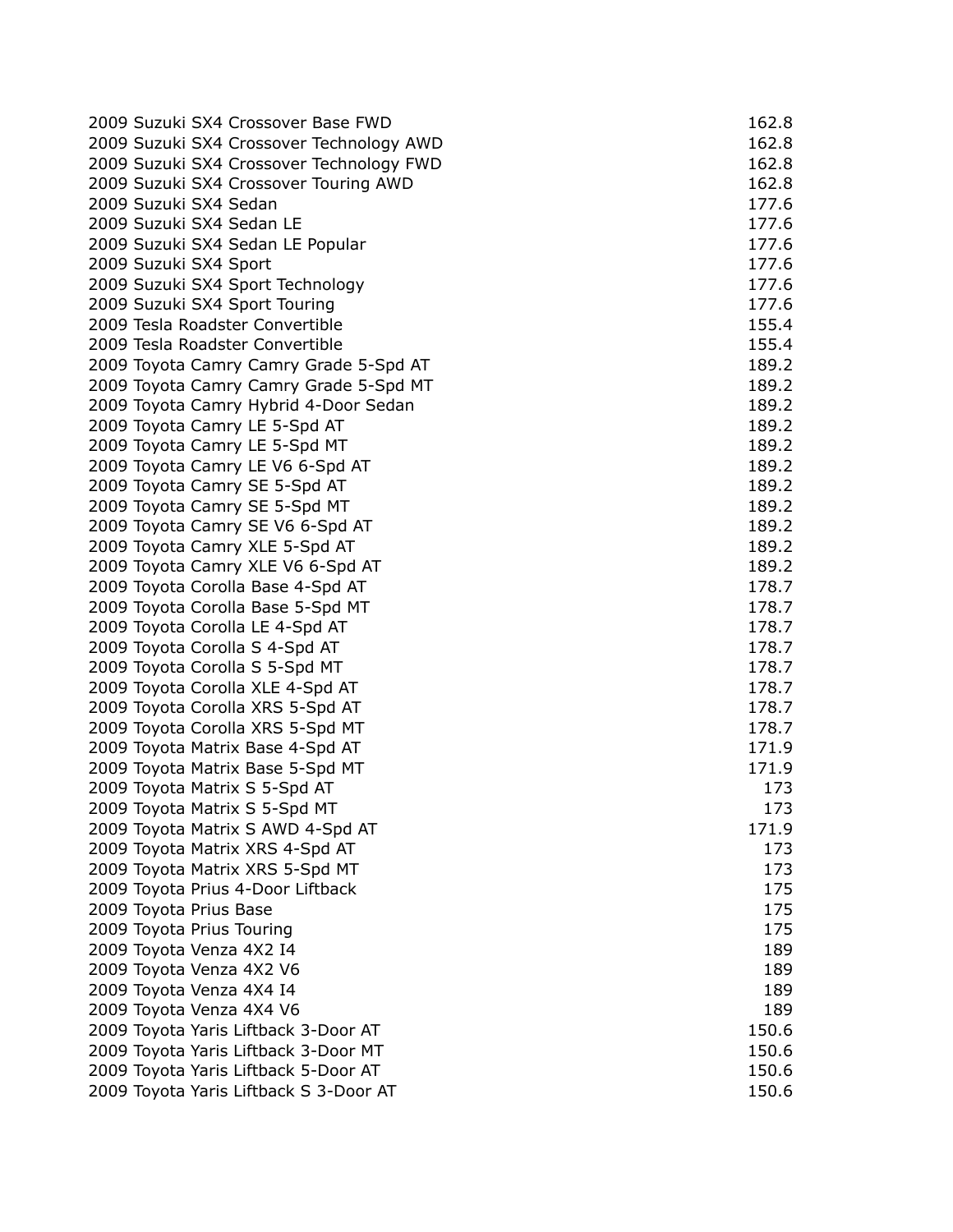|                           | 2009 Toyota Yaris Liftback S 3-Door MT             | 150.6 |
|---------------------------|----------------------------------------------------|-------|
|                           | 2009 Toyota Yaris Liftback S 5-Door AT             | 150.6 |
|                           | 2009 Toyota Yaris Sedan 4-Spd AT                   | 169.3 |
|                           | 2009 Toyota Yaris Sedan 5-Spd MT                   | 169.3 |
|                           | 2009 Toyota Yaris Sedan S 4-Spd AT                 | 169.3 |
|                           | 2009 Toyota Yaris Sedan S 5-Spd MT                 | 169.3 |
| 2009 Volkswagen CC Luxury |                                                    | 188.9 |
| 2009 Volkswagen CC Sport  |                                                    | 188.9 |
|                           | 2009 Volkswagen CC VR6 4Motion                     | 188.9 |
|                           | 2009 Volkswagen CC VR6 Sport                       | 188.9 |
|                           | 2009 Volkswagen Eos Komfort                        | 173.5 |
|                           | 2009 Volkswagen Eos Komfort PZEV                   | 173.5 |
| 2009 Volkswagen Eos Lux   |                                                    | 173.5 |
|                           | 2009 Volkswagen Eos Lux PZEV                       | 173.5 |
| 2009 Volkswagen GLI 2.0T  |                                                    | 179.3 |
|                           | 2009 Volkswagen GLI 2.0T PZEV                      | 179.3 |
|                           | 2009 Volkswagen GTI 2.0T Coupe                     | 165.8 |
|                           | 2009 Volkswagen GTI 2.0T Coupe PZEV                | 165.8 |
|                           | 2009 Volkswagen GTI 2.0T Sedan                     | 165.8 |
|                           | 2009 Volkswagen GTI 2.0T Sedan PZEV                | 165.8 |
|                           | 2009 Volkswagen Jetta Sedan S                      | 179.3 |
|                           | 2009 Volkswagen Jetta Sedan S PZEV                 | 179.3 |
|                           | 2009 Volkswagen Jetta Sedan SE                     | 179.3 |
|                           | 2009 Volkswagen Jetta Sedan SE PZEV                | 179.3 |
|                           | 2009 Volkswagen Jetta Sedan SEL                    | 179.3 |
|                           | 2009 Volkswagen Jetta Sedan SEL PZEV               | 179.3 |
|                           | 2009 Volkswagen Jetta Sedan TDI                    | 179.3 |
|                           | 2009 Volkswagen Jetta Sedan TDI Loyal Edition      | 179.3 |
|                           | 2009 Volkswagen Jetta Sedan Wolfsburg Edition      | 179.3 |
|                           | 2009 Volkswagen Jetta Sedan Wolfsburg Edition PZEV | 179.3 |
|                           | 2009 Volkswagen Jetta SportWagen S                 | 179.4 |
|                           | 2009 Volkswagen Jetta SportWagen S PZEV            | 179.4 |
|                           | 2009 Volkswagen Jetta SportWagen SE                | 179.4 |
|                           | 2009 Volkswagen Jetta SportWagen SE PZEV           | 179.4 |
|                           | 2009 Volkswagen Jetta SportWagen SEL               | 179.4 |
|                           | 2009 Volkswagen Jetta SportWagen SEL PZEV          | 179.4 |
|                           | 2009 Volkswagen Jetta SportWagen TDI               | 179.4 |
|                           | 2009 Volkswagen New Beetle Convertible S           | 161.1 |
|                           | 2009 Volkswagen New Beetle Convertible S PZEV      | 161.1 |
|                           | 2009 Volkswagen New Beetle S                       | 161.1 |
|                           | 2009 Volkswagen New Beetle S PZEV                  | 161.1 |
|                           | 2009 Volkswagen Passat Sedan Komfort               | 188.2 |
|                           | 2009 Volkswagen Passat Sedan Komfort PZEV          | 188.2 |
|                           | 2009 Volkswagen Passat Wagon Komfort               | 188   |
|                           | 2009 Volkswagen Passat Wagon Komfort PZEV          | 188   |
|                           | 2009 Volkswagen Rabbit 2 Door S                    | 165.8 |
|                           | 2009 Volkswagen Rabbit 2 Door S PZEV               | 165.8 |
|                           | 2009 Volkswagen Rabbit 4 Door S                    | 165.8 |
|                           | 2009 Volkswagen Rabbit 4 Door S PZEV               | 165.8 |